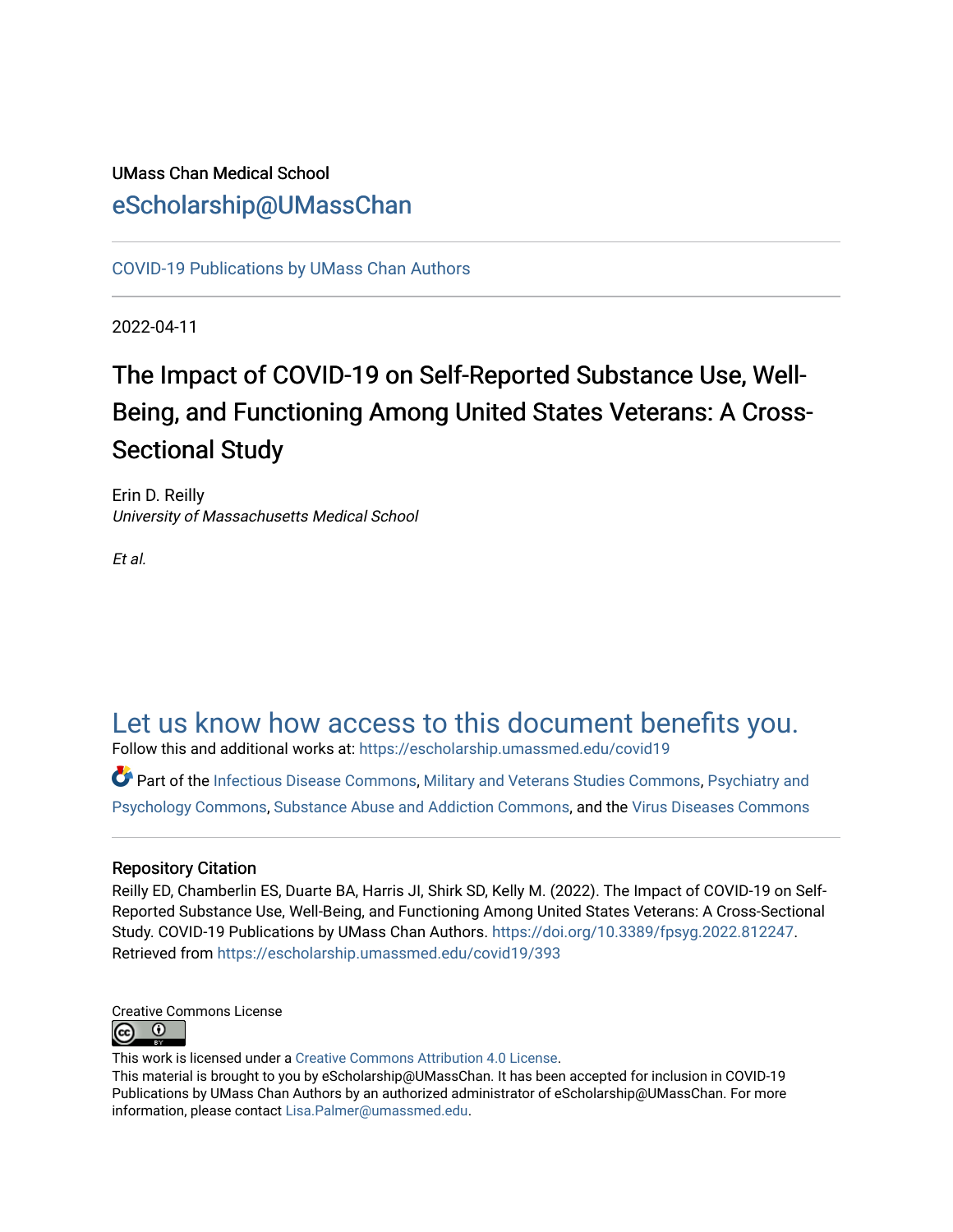

# [The Impact of COVID-19 on](https://www.frontiersin.org/articles/10.3389/fpsyg.2022.812247/full)  [Self-Reported Substance Use,](https://www.frontiersin.org/articles/10.3389/fpsyg.2022.812247/full)  [Well-Being, and Functioning Among](https://www.frontiersin.org/articles/10.3389/fpsyg.2022.812247/full)  [United States Veterans: A](https://www.frontiersin.org/articles/10.3389/fpsyg.2022.812247/full)  [Cross-Sectional Study](https://www.frontiersin.org/articles/10.3389/fpsyg.2022.812247/full)

## **OPEN ACCESS**

### *Edited by:*

*Xun Yang, Chongqing University, China*

#### *Reviewed by:*

*Jiahui Deng, Peking University Sixth Hospital, China André Luiz Monezi Andrade, Pontifical Catholic University of Campinas, Brazil Giovanni Mansueto, University of Florence, Italy*

> *\*Correspondence: Erin D. Reilly [Erin.Reilly@va.gov](mailto:Erin.Reilly@va.gov)*

#### *Specialty section:*

*This article was submitted to Health Psychology, a section of the journal Frontiers in Psychology*

*Received: 09 November 2021 Accepted: 11 March 2022 Published:* 11 *April 2022*

#### *Citation:*

*Reilly ED, Chamberlin ES, Duarte BA, Harris JI, Shirk SD and Kelly MM (2022) The Impact of COVID-19 on Self-Reported Substance Use, Well-Being, and Functioning Among United States Veterans: A Cross-Sectional Study. Front. Psychol. 13:812247. [doi: 10.3389/fpsyg.2022.812247](https://doi.org/10.3389/fpsyg.2022.812247)* *Erin D. Reilly<sup>1,2\*</sup>, Elizabeth S. Chamberlin<sup>1</sup>, Brooke A. Duarte<sup>3</sup>, J. Irene Harris<sup>1,4</sup>, Steven D. Shirk1,2 and Megan M. Kelly1,2*

*1Mental Illness Research, Education, and Clinical Center (MIRECC), VA Bedford Healthcare System, Bedford, MA, United States, 2The Department of Psychiatry and Department of Population and Quantitative Health Sciences, University of Massachusetts Medical School, Worcester, MA, United States, 3Suffolk University, Boston, MA, United States, 4Department of Psychiatry, University of Minnesota Medical School, Minneapolis, MN, United States*

As the COVID-19 pandemic sweeps the globe, many veterans with substance use issues have faced the closure of treatment facilities, mandates to shelter in place, and social distancing measures. To better understand their pandemic experiences, substance use changes, and functioning, a survey was nationally administered to a sample of United States veterans reporting substance use issues during the pandemic. The purpose of this crosssectional online survey for veterans (*N*=409) was to report on COVID-19 experiences, safety behaviors, and infection experiences while also investigating the relationship among addictive behaviors, mental and physical health, and COVID-19 impact. Measures also assessed specific substance use concerns, pandemic-related loneliness, and functioning. Though few veterans reported personally receiving a confirmed COVID-19 medical diagnosis (10.5%), the impact of pandemic stressors was evident, with a majority reporting anxiety related to contracting COVID-19 (61.4%) or fear of a family member or close friend contracting COVID-19 (58.7%). Participants reported increased use of alcohol (45.3%), sedatives (36.6%), inhalants (35.7%), tobacco (35.0%), and cannabis (34.9%), attributed specifically to the pandemic. Regression analyses revealed that even when controlling for the contribution of problematic substance use issues, negative pandemic impacts and self-reported COVID-19 related loneliness were related to more impaired physical and mental health functioning during the pandemic. Findings from this sample of veterans with addiction issues add to the growing literature suggesting unique and adverse effects of COVID-19 stressors on functioning while also revealing specific pandemic impacts for this group.

Keywords: substance use disorders, addiction, veterans, pandemic (COVID19), functioning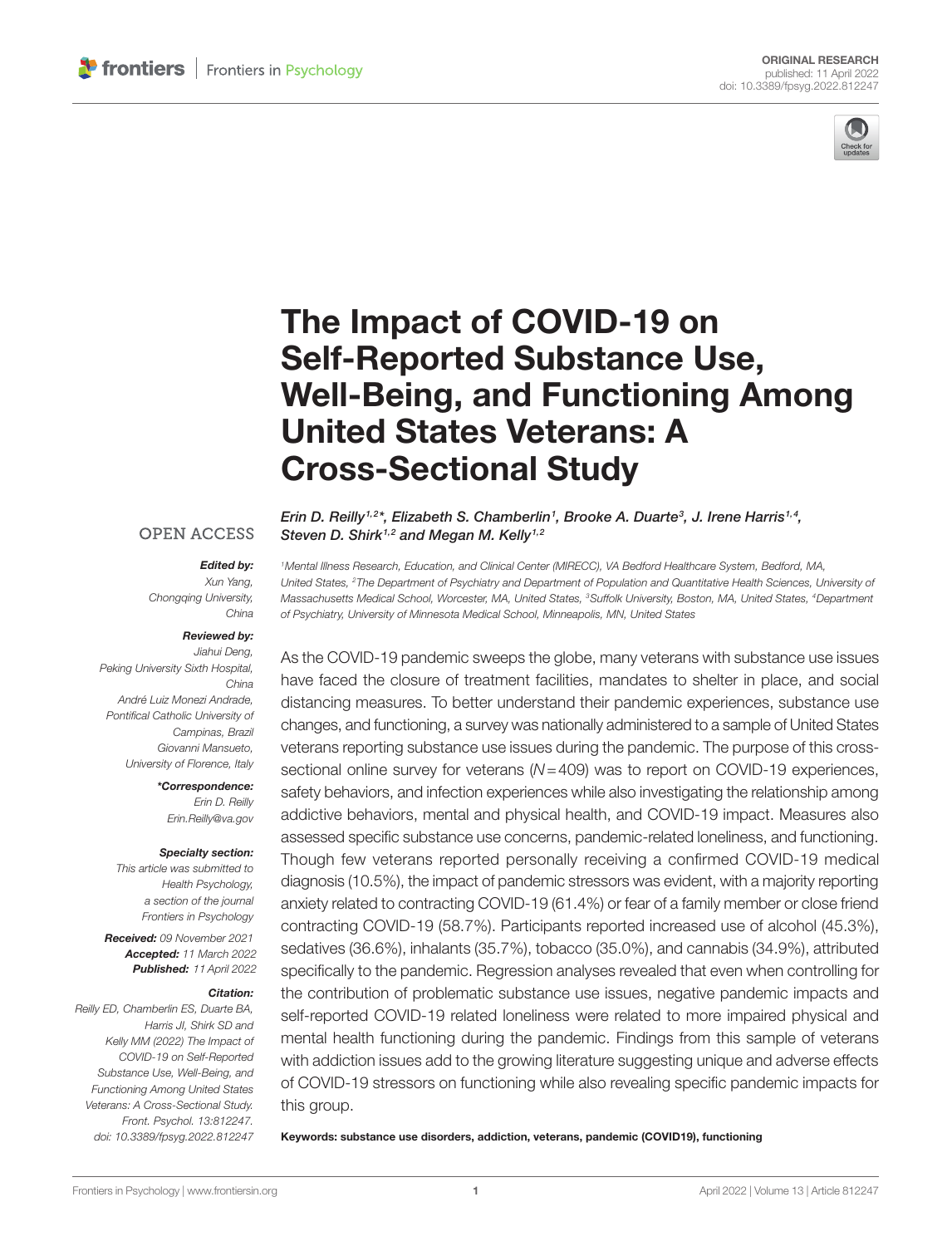# INTRODUCTION

Since March 2020, the SARS-CoV-2 (COVID-19) pandemic has been an intense stressor across the United States. In the first year of the pandemic, sudden and dramatic behavioral changes were either mandated or encouraged to "flatten the curve," which included asking people to stay at home as much as possible, shutting down entire industries (e.g., restaurants and movie theaters), and shifting clinical resources to COVID-19 specific care ([Emerick et al., 2020](#page-11-0)). While these shifts were intended to slow infection rates, there was also a negative peripheral impact for many citizens due to sudden job loss [\(Matthews](#page-12-0)  [et al., 2021](#page-12-0)), reduced social connectedness [\(Talcott et al., 2021](#page-12-1)), and loss of certain health treatments [\(Hochstatter et al., 2021](#page-11-1)). Across the globe, there were also reports of growing psychological distress such as heightened suicidal ideation [\(Brailovskaia et al.,](#page-11-2)  [2021](#page-11-2)), increased negative affective states such as nervousness and fear [\(Zhang et al., 2020\)](#page-12-2), an increased sense of worry and loneliness [\(Cohn-Schwartz et al., 2021](#page-11-3)), and decreased coping resources [\(Mana et al., 2021\)](#page-11-4). Pandemic stressors and negative psychological impact may have led to societal challenges exceeding individual coping resources, likely also contributing to reports of allostatic overload [\(Cosci and Guidi, 2021](#page-11-5)), or the cumulative impact of an individual's accumulated burden of stress on the body and mind [\(Danese and McEwen, 2012](#page-11-6)). Since allostatic overload can have downstream negative health consequences, it is unsurprising that at the beginning of the pandemic many citizens, with and without reported COVID-19 infections, reported both decreased mental health [\(Czeisler et al., 2020](#page-11-7)) and physical functioning [\(Morlock et al., 2021\)](#page-12-3).

At the same time, the first few months of the pandemic saw increases in alcohol sales ([The Nielsen Company, 2020](#page-12-4)) and self-reported use of some drugs ([Janulis et al., 2021\)](#page-11-8). In accordance with the motivational model of substance use ([Cooper et al., 1995](#page-11-9)), there was concern that heightened pandemic-related psychological distress, combined with a lack of internal and external resources for stress and mood management, was leading to increased substance misuse by individuals seeking both positive affective states and coping with negative emotional experiences ([Cooper et al., 1995](#page-11-9), [2016](#page-11-10)). As COVID-19 stressors have the potential to increase substance misuse and health issues in vulnerable populations [\(Du et al.,](#page-11-11)  [2020\)](#page-11-11), the Veterans Health Administration (VHA) became concerned with the impact of COVID-19 stressors on veterans' drinking and drug use ([Insider, 2020\)](#page-11-12). Substance use is a significant problem among United States military veterans ([Oliva](#page-12-5)  [et al., 2017](#page-12-5); [Teeters et al., 2017\)](#page-12-6) and is associated with numerous harmful effects, including adverse physical and mental health functioning ([Boden and Hoggatt, 2018](#page-11-13)). Recent COVID-19 research also supports this trend, as veterans' increases in substance use have been associated with corresponding decreases in mental and physical health [\(Roberts et al., 2021\)](#page-12-7).

Factors predictive of veteran functioning include more than merely problematic substance use. An important framework to consider when assessing the functional impact of substance misuse for veterans is the unique social conditions of their lives, referred to by the World Health Organization (WHO) as social determinants of health (SDH; [World Health](#page-12-8)  [Organization, 2021\)](#page-12-8). Social determinants include both structural determinants (e.g., income, finances, and age), and intermediary determinants (e.g., psychosocial circumstances and social support; [Hosseini Shokouh et al.,](#page-11-14)  [2017\)](#page-11-14), which can strongly influence health outcomes. The pandemic has had well-recorded and massive impacts on SDH areas, including changes in employment patterns, social networks, and reported quality of life ([Guerin et al., 2021;](#page-11-15) [Niles et al., 2021](#page-12-9); [Rogers et al., 2021\)](#page-12-10). Conditions reflecting disadvantaged SDH contexts have been widely associated with psychosocial stressors and mental health issues ([Allen](#page-11-16)  [et al., 2014](#page-11-16)). These SDH and environmental conditions can result in allostatic load issues and worse health outcomes [\(Thisted, 2003](#page-12-11); [Denny and Brownell, 2010\)](#page-11-17). Attempts to reconcile the unbalanced number of stressors without adequate access to societal and personal coping resources may have an interactive effect with negative coping strategies such as problematic substance use, further negatively impacting the functioning of veterans.

The combined impact of these factors—pandemic impacts on quality of life (e.g., finances and meeting basic needs)—on the health and well-being of veterans is not yet clear. Though there have been studies on the impact of COVID-19 on veteran substance use (Fitzke et al., 2021; Pedersen et al., 2021), none have specifically investigated problematic substance use, COVID-19 related changes in SDH, and functional outcomes. There is also a continued and growing need to understand more precisely COVID-19 health, stressors, and infection-control behaviors, which have occurred in very particular contexts for individuals as they balance maintaining their quality of life and staying safe. For example, social distancing can increase safety from COVID-19 infection; however, loneliness is a risk factor for relapse ([Volkow, 2020](#page-12-13)) because it triggers irritability, anxiety, fear, sadness, anger, or boredom [\(Ornell et al., 2020](#page-12-14)). These specific COVID-19 experiences for veterans are essential to consider when investigating the impact of COVID-19, substance use concerns, and health outcomes.

# The Current Study

The main aim of the present study was to investigate the impact of the COVID-19 pandemic on United States veterans who self-reported problematic drug and alcohol use. Within the framework of SDH, the study specifically assessed veterans' lived experience of COVID-19 management, SDH (COVID-19 related quality of life indicators and loneliness), and their mental and physical health functioning. This included a particular aim to examine the contribution of SDH factors in the relationship between problematic substance use and functioning. The planned stepwise hierarchical regression model originally included *a priori* Hypotheses 1 and 2 (i.e., hypothesized prior to data collection but not publicly pre-registered). An additional *post hoc* Hypothesis 3 was added following data collection to examine a potential interaction between negative COVID-19 impacts on quality of life (e.g., finances and meeting basic needs) and COVID-19 related loneliness.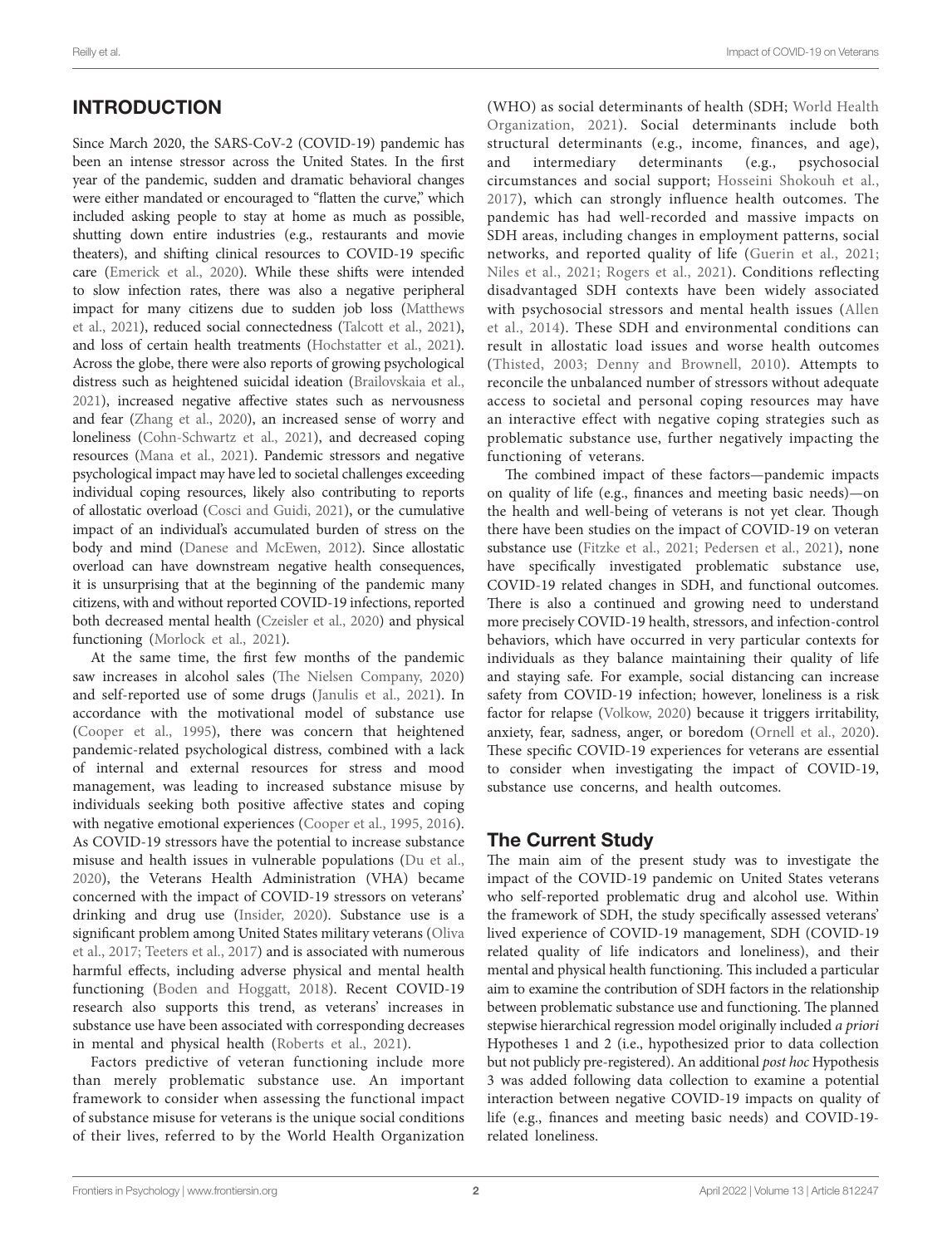# Hypotheses

*Hypothesis 1:* Greater self-reported substance use will be associated with both lower physical and mental health functioning during COVID-19 for Veterans.

*Hypothesis 2:* Greater levels of negative COVID-19 impacts on quality of life (e.g., finances and meeting basic needs) and COVID-19-related loneliness will each have a distinctive, significant negative relationship with physical and mental health functioning, even when modeled alongside problematic substance use, resulting in a significant increase in variance explained in functioning.

*Hypothesis 3:* Loneliness was hypothesized to moderate the relationship between the negative impact of COVID-19 and both physical and mental health functioning, such that individuals reporting higher levels of loneliness and higher levels of negative COVID-19 impacts on quality of life would report lower mental and physical health functioning, compared to those with higher levels of negative COVID-19 impacts on quality of life but lower levels of loneliness.

# MATERIALS AND METHODS

## Participants and Procedure

Procedures and methods for collecting this cross-sectional data were completed in accordance with a protocol approved by the Institutional Review Board at the VA Bedford Healthcare System. The survey was administered using the Qualtrics federal platform between November 24, 2020 and February 2, 2021, and United States veterans were identified *via* a Qualtrics panel. Study staff coordinated with a project coordinator from Qualtrics, who used their panel aggregator system, an internal Qualtrics system where over 20 Web-based panel providers have been identified, screened, and utilized by Qualtrics recruiters to supply diverse, quality respondents depending on survey inclusion/exclusion criteria. Research has supported the Qualtrics panel recruitment methodology as an effective recruitment strategy, unlike non-panel recruited anonymous online samples, with evidence supporting that these panels can produce higher quality samples due to internal quality control and prescreened respondents ([Ibarra et al., 2018](#page-11-19)). This data collection method is thus becoming increasingly popular, with evidence showing data quality from the Qualtrics panel is on par with data from conventional data collection methods (e.g., [Walter et al.,](#page-12-15)  [2019\)](#page-12-15). Potential panel participants were provided with a link to a description of the study and an eligibility survey on the Qualtrics platform. Informed consent was provided and obtained prior to accessing the survey. The survey was estimated to take approximately 30minutes to complete.

The eligibility criteria for the survey and included as pre-survey screening items were (1) reporting a minimum age of 18years old, (2) problematic drug and alcohol use indicated by Cut

Down, Annoyed, Guilty, and Eye Opener (CAGE)-AID minimum score of 1, and (3) being a veteran of the United States Armed Forces. Veteran status was further assessed by asking participants to report on employment/veteran status overall (such that participants were unaware of the veteran eligibility criteria). If they reported being a veteran, respondents were required to report their DD214 (the Certificate of Release or Discharge form) date and the years they served. Participants were excluded when (1) they had previously completed the survey, (2) did not meet the minimum CAGE-AID score of one, (3) did not meet our verification check for United States Veterans (e.g., were active duty military), or (4) were identified as non-attentive or potential survey spammers after quality-review (see below for criteria). To allow for a wide surveying of veterans with possible substance use concerns, responders were not excluded for (1) not having a formal substance use disorder (SUD) diagnosis, or (2) use of prescribed medications, but did have to report problematic use of drugs or alcohol to qualify for the survey.

Given the high possibility that potential recruited responders might be motivated to complete the survey even without being a veteran due to monetary gains, we instituted a series of survey items and validation checks similar to those utilized by [Pedersen et al. \(2017,](#page-12-16) [2021\)](#page-12-12) when recruiting veteran community samples. To verify veteran status, an initial screening item asked respondents for their current military status (i.e., active duty, not and have never been a member of the military, a veteran, or other). If respondents answered they were a veteran, they answered a series of additional items to verify veteran status, including when they had served and in which era (e.g., Vietnam Era, August 1964 to April 1975), and branch of service (e.g., Army). They were then asked if they had received a DD214 and, if yes, were routed to indicate their date of discharge. This date needed to reasonably match their reported service era and self-reported age. If answers were inconsistent, these respondents were removed from the survey.

Approximately 58,500 surveys were sent out to panel participants, who were not aware of the contents of the survey prior to selecting it in their dashboard. A total of 6,500 (11.1%) potential participants entered the survey and were provided with the informational sheet and consent document for the survey. Of these, 381 (5.9%) did not consent to take the pre-survey screening items. Of those who consented to participate in the pre-survey screening, 5,366 (87.7%) were automatically screened out for not reporting being a United States veteran  $(n=3,200)$  and for not reporting substance abuse issues on the CAGE-AID screener (*n* = 2,166). Following these automatic eligibility checks  $(n=753)$ , a total of 436 participants completed the survey (completion rate of 58%). Based on proposed guidance for online recruitment quality review by [Heffner et al. \(2021\)](#page-11-20), potential participants were removed if three of the following four previously identified quality-review criteria were met: (1) self-reported veteran status was deemed impossible when reviewed in conjunction with age, reported military service era, and/or DD214 date, (2) attention check items showed participants reporting gibberish responses to open-ended questions, (3) total time spent on the survey was under 1/3 of median completion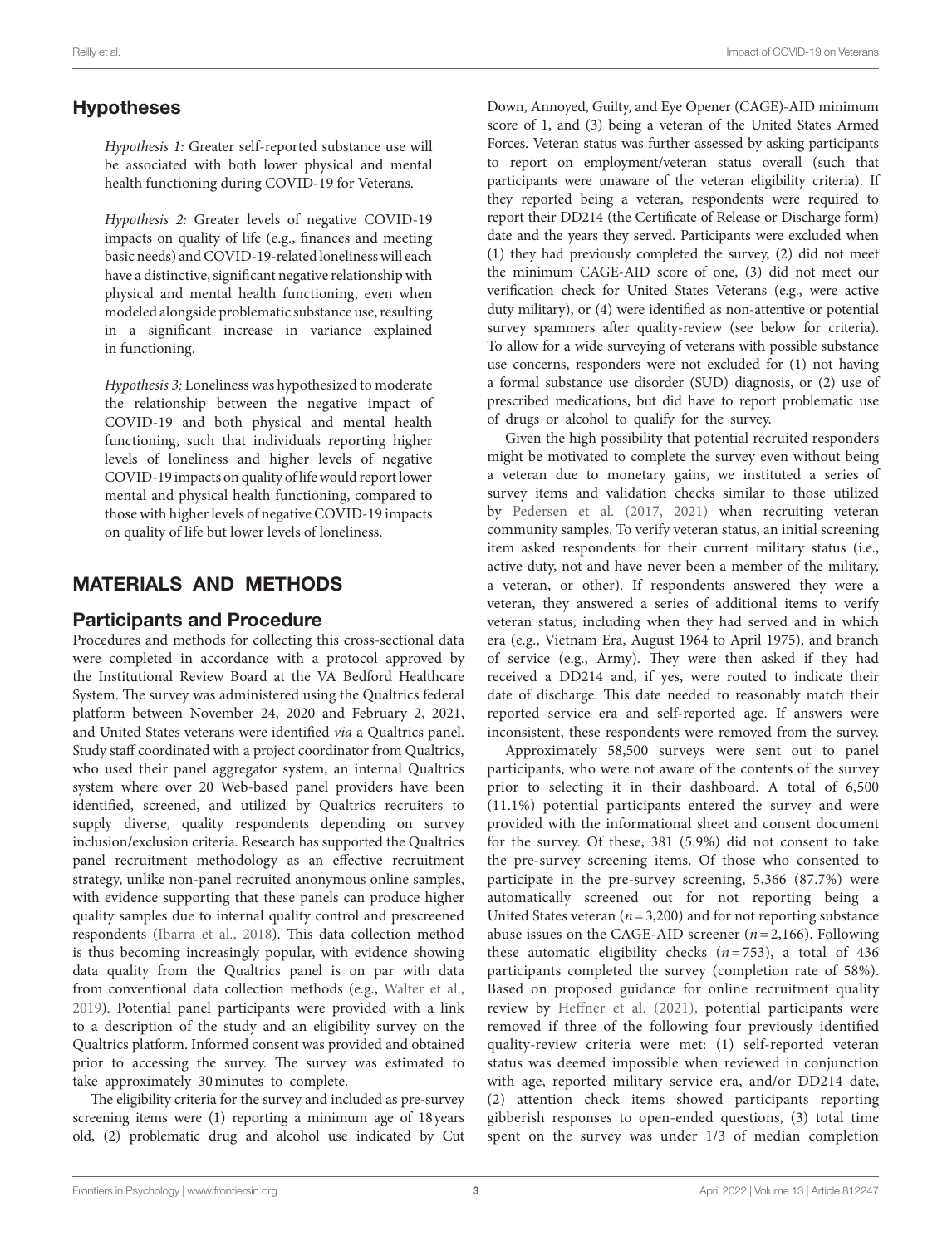time (< 10 min), and (4) response patterns flagged by the Qualtrics system as potential bots using their quality check software (i.e., IP-based "Prevent Ballot Box Stuffing" option, attempts to take the survey multiple times) were reviewed and found to be suspicious (e.g., answering all survey items as the last Likert scale option). A total of 27 (6.2%) potential participants were removed because they did not meet these criteria.

#### Study Measures

#### Demographic Characteristics

The present study evaluated several demographic characteristics, including age, gender, sexual orientation, race, ethnicity, income, armed service branch, VHA connection status, and relationship status.

#### Addiction Measures

Substance use concerns and behaviors were assessed in the screening survey and within the main survey. Problematic use of alcohol and other drugs was assessed using the CAGE Adapted to Include Drugs (CAGE-AID; [Brown and Rounds,](#page-11-21)  [1995\)](#page-11-21), a validated four-item measure. Per the CAGE-AID protocol, the questionnaire was only given to participants who reported current alcohol or drug use. A minimum score of 1 on the CAGE-AID was used as a screener to participate in the survey, as recommended by the CAGE-AID Consensus Panel of the Substance Abuse and Mental Health Services Administration (SAMHSA) to cast a wider net and identify more patients with substance abuse or addiction issues [\(Sullivan](#page-12-17)  [and Fleming, 2008](#page-12-17)). Previous research indicates that a CAGE-AID score of one or more indicates a positive screen with a sensitivity of 0.79 and specificity of 0.77, and that scores can accurately classify 78% of substance users ([Ashman et al., 2004\)](#page-11-22).

A modified version of the Alcohol, Smoking, and Substance Involvement Screening Test (ASSIST; [Humeniuk et al., 2010](#page-11-23)) was used to descriptively measure substance use frequency, urges, and changes in use during the pandemic for alcohol, tobacco, cannabis, cocaine, stimulants, inhalants, sedatives, hallucinogens, and opioids (four items for each substance). Item #1, assessing any lifetime non-medical use of a specific substance, was retained in its original form. As a main purpose of the current study was to describe potential changes in substance use during COVID, Item #2 was modified to read, "Since the beginning of the COVID-19 pandemic, how often have you used [specific substance]?" Additionally, Item #3 was modified to "Since the beginning of COVID-19, how has your desire or urge to use [specific substance] changed?" and Item #4 was added, "How has your frequency of using [specific substance] changed during COVID-19?," with the response scale ranging from More Use/Craving, No Change, and Less Use/Craving.

#### Medical Diagnoses

Medical diagnoses were obtained *via* self-report. Several general medical diagnoses were provided, and participants self-reported whether they had ever received an official medical diagnosis from a doctor or healthcare professional. As many of these diagnoses can be long-standing, we did not specify a timeframe for when the condition might have been officially diagnosed. These medical diagnoses included chronic pain, diabetes, insomnia, heart disease, apnea, and seizures.

#### Psychiatric Diagnoses

Psychiatric diagnoses were self-reported using the same criteria as medical diagnosis (e.g., had been diagnosed by a doctor or other healthcare professional specifically) by participants and included SUDs, major depressive disorder, post-traumatic stress disorder (PTSD), anxiety disorder, panic disorder, psychogenic non-epileptic seizures (PNES), schizophrenia, and bipolar disorder.

#### Psychosocial Functioning

The Short-Form Health Survey-12 (SF-12; [Ware et al., 1996\)](#page-12-18) is a 12-item measure that assesses mental and physical functioning. The SF-12 has been validated for predicting populations' mental and physical health without targeting specific health outcomes and has high reliability, including with United States veterans [\(Salyers et al., 2000\)](#page-12-19). Scoring involves using a norm-based algorithm that produces a self-reported mental health composite score (MCS) and physical health composite score (PCS) between 0 and 100 ([Jones et al., 2001](#page-11-24)), with lower scores associated with lower functioning. Test–retest reliability is 0.80 for the PCS and 0.76 for the MCS [\(Ware](#page-12-18)  [et al., 1996](#page-12-18)).

#### COVID-19 Measures

The present study evaluated the experiences, stressors, and impact of COVID-19 across several areas of interest. A subscale score was created using a modified version of the Pain Management Collaboratory Coronavirus Pandemic (COVID-19) 5-Item Measure (PMC-5), which measured the potential negative impact of COVID-19 on quality of life on a scale of 1 (Improved) to 4 (A Lot Worse). The five areas measured by the PMC-5 included finances, emotional health, ability to meet basic needs, and two additional items on physical health and concentration. For the present study, internal consistency for the PMC-5 was satisfactory (five items:  $\alpha$ =0.82).

In addition, three modified questions from the Osteoporotic Fractures in Men (MROS) Study COVID-19 Social Impact Questionnaire ([Cawthon et al., 2020\)](#page-11-25) with multiple check-box options were asked to describe COVID-19 experiences, including (1) "Which of the following statements best describes your personal experience with the coronavirus," (2) "Which of the following have you done in the last month to keep yourself safe from coronavirus?," and (3) "Which of the following are worries of yours related to COVID-19, or are more difficult for you now because of the pandemic?"

#### Loneliness During COVID-19

The UCLA Loneliness Scale-8 (ULS-8; [Hays and DiMatteo,](#page-11-26)  [1987\)](#page-11-26) was used to assess feelings loneliness during the pandemic. The scale instructions were slightly modified to assess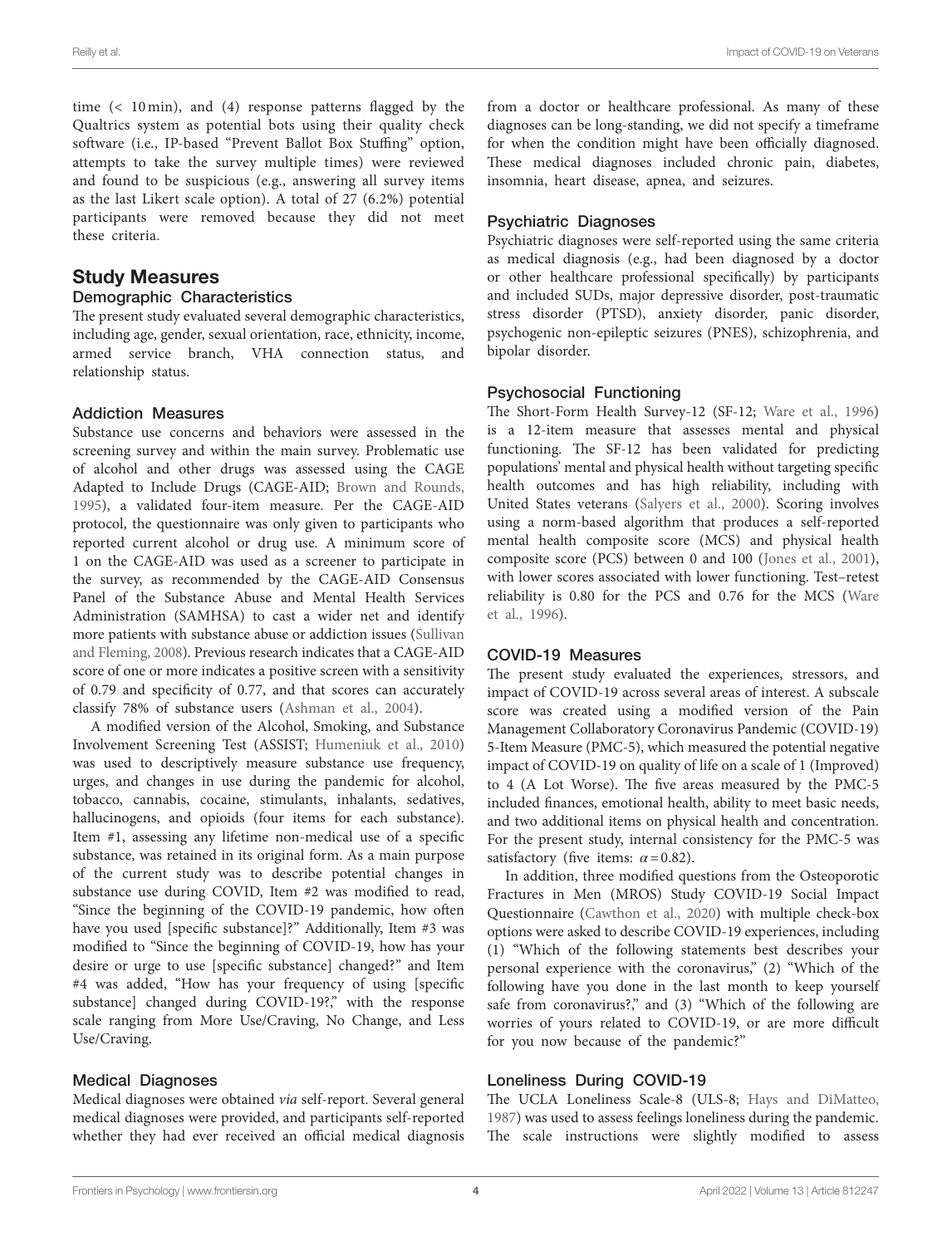pandemic-related loneliness and read, "Indicate how often you have felt the following ways during your COVID-19 experience." The full eight-item measure was utilized, and sample items include "There is no one I can turn to" and "I lack companionship." Scores range on a scale from 1 (Never) to 4 (Often), with higher scores indicating greater levels of loneliness. Internal validity for this scale in the current sample was satisfactory (eight items: *α*=0.83).

## Data Analysis

Means, SDs, and frequencies were calculated for the full sample. Zero-order correlations were first conducted among all the measures of interest to assess for initial relationships among model variables. To research the unique effects of each potential predictor, two hierarchical regression analyses were conducted for mental and physical health functioning. The hypothesized model first explored the relationship between problematic substance (CAGE-AID) use on mental health and physical functioning, respectively. In addition, by adding variables related to SDH factors (PMC5 and ULS-8) to the model, we anticipated greater predictive ability for both physical and mental health functioning, with problematic substance use still accounting for a significant amount of variance in functioning. Hierarchical or sequential regression allows for the analysis of multiple predictors when the order of entry is determined by a theoretical base, while also determining the contribution of each variable after controlling for those entered earlier in the model ([Tabachnick and Fidell, 2007](#page-12-20)). In the first step, demographic control variables were included, showing significant zero-order correlations with the dependent variables (gender, age, and annual income). In the second step of the hierarchical multiple regression analysis to test Hypotheses 1, problematic alcohol and drug use concerns (CAGE-AID scores) were entered to investigate their impact on mental health. In the third step, we evaluated our proposed Hypothesis 2 by adding pandemicrelated stressors Hierarchical or sequential regression allows for the analysis of multiple predictors when the order of entry is determined by a theoretical base, while also determining the contribution of each variable after controlling for those entered earlier in the model [\(Tabachnick and Fidell, 2007](#page-12-20)). In the first step, demographic control variables were included, showing significant zero-order correlations with the dependent variables (gender, age, and annual income). Hypothesis 1 was tested in the second step of the hierarchical multiple regression analysis, with problematic alcohol and drug use concerns (CAGE-AID scores) entered to investigate their impact on mental health (MCS-12). Hypothesis 2 was explored in the third step, with pandemic-related stressors (PMC-5 and ULS-8) added to the model to assess the unique impact of COVID-19 associated SDH factors on mental health functioning. A second hierarchical regression was conducted with the same variables and stepwise model to predict physical health. We tested the assumptions of regression analysis and for evidence of violations. Multicollinearity among predictor variables was set at zeroorder correlations greater than 0.70, and continuous variables scores and errors were inspected for normalcy of distribution.

In addition, to assess post-hoc Hypothesis 3, exploring a potential interaction between the ULS-8 and PMC5 on functioning, predictors variables were mean-centered to create a cross-product to regress on both outcome variables of interest in the final step. All tests were two-tailed, with all analyses conducted using SPSS v.26.

# RESULTS

## Survey Respondents

The mean age of the sample  $(N=409)$  was 54.85 years  $(SD=16.44)$ , with 76.5% (313/409) of participants reporting a male gender identity. Participants could identify with multiple racial categories, with 90% (370/409) identifying as white/Caucasian, 5.4% (22/409) as Black/African American, and 1.2% (5/409) identifying as American Indian or Alaska Native, Asian, or Native Hawaiian or Pacific Islander, respectively. Additionally, 8.1% (376/409) of participants identified as Hispanic. A total of 91.4% (374/409) of participants reported identifying as straight/heterosexual, and a majority (66.7%; 273/409) of participants were married or living with a partner. See **[Table 1](#page-6-0)** for detailed demographic information.

# Descriptive Results

Of the 409 participants screened into the study with problematic substance use, a minority reported a formal, medically diagnosed alcohol (27.6%; 113/409) or substance use (20.5%; 84/409) disorder. The most reported substances for those with medically diagnosed SUD other than alcohol were tobacco and cannabis. The most reported psychiatric diagnoses were anxiety disorder (36.4%; 149/409), PTSD (27.4%; 112/409), and major depressive disorder (20.3%; 83/409); the most reported physical condition was chronic pain (31.5%; 129/409: see **[Table 2](#page-6-1)**).

Regarding alcohol and non-prescription substance use during COVID-19, a substantial number of participants reported daily or mostly daily use of substances. Of the participants who reported at least some lifetime use of a particular substance, alcohol (45.8%; 182/397) was the most commonly used substance on a daily or mostly daily basis, followed by tobacco (44.9%; 150/334), sedatives (29.8%; 48/161), and opioids (26.6%; 29/109). Participants with current substance or alcohol use also reported changes in cravings during the COVID-19 pandemic. The majority reported no changes in urges/cravings of substances, apart from alcohol, with 47.6% (189/397) reporting an increased urge to drink. For all other substances, the largest increases in cravings were reported for cannabis (38.4%; 98/255) and tobacco (37.1%; 124/334). Finally, many participants reported increased substance use during COVID-19, with the highest increased use for alcohol (45.3%; 180/397). See **[Table 3](#page-7-0)** for specific rates by substance.

Participants reported on their specific COVID-19 experiences, with 10.5% (43/409) reporting being officially diagnosed with COVID-19 and 12.7% (52/409) believing they had COVID-19 but were not officially diagnosed (see **[Table 4](#page-7-1)**). The most frequently reported stressors related to the pandemic were fear of getting COVID-19 (61.4%; 251/409) or someone close to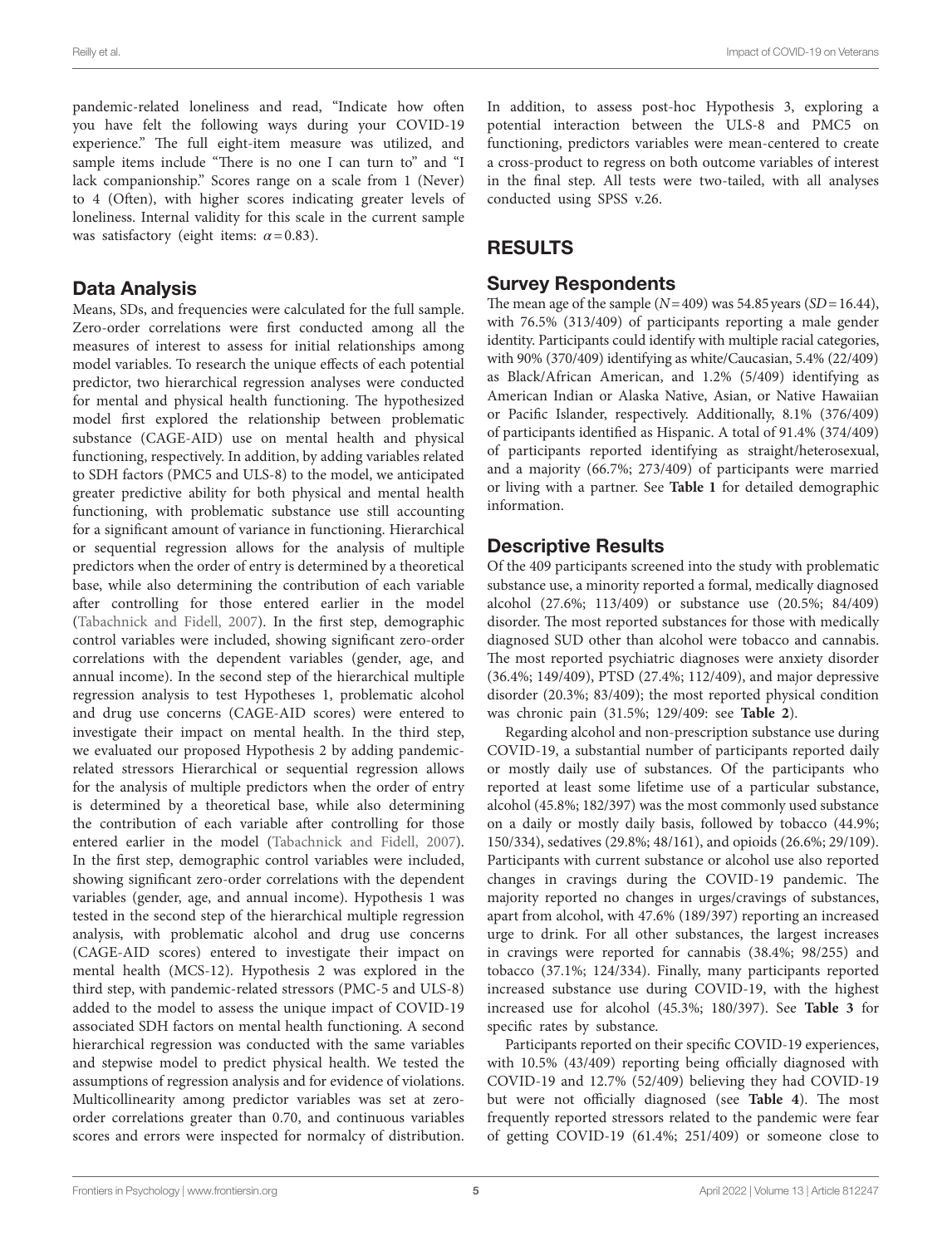#### <span id="page-6-0"></span>TABLE 1 | Sample demographics (*N*=409).

| Variable                         | Frequency (%)        | Variable                       | Frequency (%) |
|----------------------------------|----------------------|--------------------------------|---------------|
| Gender                           |                      | Income                         |               |
| Male                             | 313 (76.5%)          | Less than \$19,999             | 31 (7.60%)    |
| Female                           | 94 (23%)             | \$20,000-39,999                | 70 (17.11%)   |
| Transgender Male                 | $1(0.2\%)$           | \$40,000-59,999                | 66 (16.14%)   |
| Preferred not to answer          | $1(0.2\%)$           | \$60,000-79.999                | 53 (12.96%)   |
| Age                              | $m = 54.85(SD = 16)$ | \$80,000-99.999                | 48 (11.74%)   |
| Race*                            |                      | \$100,000-149,999              | 87 (21.30%)   |
| White                            | 370 (90.50%)         | $$150,000 +$                   | 54 (13.20%)   |
| Black/African American           | 22 (5.40%)           | Relationship status            |               |
| Other                            | $7(1.70\%)$          | Married                        | 273 (66.70%)  |
| Asian                            | $5(1.20\%)$          | Divorced                       | 47 (11.50%)   |
| Native Hawaiian/Pacific Islander | $5(1.20\%)$          | Single, never married          | 39 (9.50%)    |
| American Indian/Alaska Native    | $5(1.20\%)$          | In a relationship, not married | 24 (5.90%)    |
| Ethnicity                        |                      | Widowed                        | 15 (3.70%)    |
| Not Hispanic/Latino              | 376 (91.90%)         | Separated                      | 11 (2.70%)    |
| Hispanic/Latino                  | 33 (8.10%)           | Service Branch*                |               |
| Sexual Orientation               |                      | Army                           | 202 (49.40%)  |
| Heterosexual (straight)          | 374 (91.40%)         | Air Force                      | 81 (19.80%)   |
| Bisexual                         | 19 (4.6%)            | Navy                           | 65 (15.90%)   |
| Homosexual (gay)                 | 13 (3.2%)            | Marines                        | 44 (10.80%)   |
| Prefer not to say                | $3(0.70\%)$          | National Guard                 | 29 (7.10%)    |
| Service Era*                     |                      | National Reserve               | 11 (2.70%)    |
| September 2001 or later          | 156 (38.1%)          | Coast Guard                    | $7(1.70\%)$   |
| August 1990-August 2001          | 96 (23.5%)           | Army Reserves                  | $1(0.20\%)$   |
| May 1975-July 1990               | 99 (24.2%)           | Connected to VHA Care          | 268 (65.5%)   |
| Vietnam Era (1964-1975)          | 150 (36.7%)          |                                |               |
| February 1955-July 1964          | 24 (5.9%)            |                                |               |
| Korean War (1950-1955)           | 3(0.7%)              |                                |               |

\**Participants could choose multiple categories.*

<span id="page-6-1"></span>TABLE 2 | Veteran sample substance use, psychiatric, and physical health diagnoses.

| Substance use diagnoses*                  | Frequency (%) |
|-------------------------------------------|---------------|
| Alcohol Use Disorder                      | 113 (27.6%)   |
| Substance Use Disorder                    | 84 (20.5%)    |
| Tobacco Use Disorder                      | 62 (73.8%)    |
| Cannabis Use Disorder                     | 47 (55.9%)    |
| Sedative Use Disorder                     | 31 (36.9%)    |
| Opioid Use Disorder                       | 26 (31.0%)    |
| Cocaine Use Disorder                      | 22 (26.2%)    |
| Amphetamine-type stimulant Use Disorder   | 20 (23.8%)    |
| Inhalant Use Disorder                     | $5(6.0\%)$    |
| Hallucinogen Use Disorder                 | 2(2.4%)       |
| Psychiatric Diagnoses*                    | Frequency (%) |
| <b>Anxiety Disorder</b>                   | 149 (36.4%)   |
| Post-Traumatic Stress Disorder            | 112 (27.4%)   |
| Major Depressive Disorder                 | 83 (20.3%)    |
| Panic Disorder                            | 48 (11.7%)    |
| <b>Bipolar Disorder</b>                   | 31 (7.6%)     |
| Schizophrenia                             | $9(2.2\%)$    |
| Psychogenic non-epileptic seizures (PNES) | 7(1.7%)       |
| Physical Health Diagnoses*                | Frequency (%) |
| Chronic Pain                              | 129 (31.5%)   |
| <b>Diabetes</b>                           | 73 (17.8%)    |
| Insomnia                                  | 70 (17.1%)    |
| <b>Heart Disease</b>                      | 48 (11.7%)    |
| Apnea                                     | 47 (11.5%)    |
| Seizures                                  | 16 (3.9%)     |

\**Participants could choose multiple categories.*

the participant getting COVID-19 (58.7%; 240/409). In terms of safety behaviors, the most common behaviors were wearing a facemask (88.8%; 363/409), avoiding public spaces and crowds (69.2%; 283/409), and avoiding in-person contact with friends and family (50.1%; 205/409).

### Hierarchical Multiple Regression Mental Health Functioning

Prior to multiple regressions, continuous outcome variables were inspected for normality, and all continuous variables had an approximate normal distribution with no significant outliers. In addition, control variables, predictors, and outcome variables were investigated using zero-order correlations (**[Table 5](#page-8-0)**), which revealed that being young, having greater problematic substance use, reporting more negative COVID-19 impacts on quality of life, and experiencing greater reported loneliness were correlated with lower scores in both mental and physical health functioning. These statistically significant relationships among variables did not suggest multicollinearity (absolute correlation coefficient greater than 0.70).

Following the investigation of these correlations, hierarchical multiple regression analyses were conducted. In the first step of the regression, age, gender, and race were entered as covariates and explained a significant amount of the variance in mental health functioning,  $F(3, 403) = 13.83$ ,  $p < 0.001$ , adjusted  $R^2 = 0.09$ . In the second step, results from the CAGE-AID were entered to control for the impact of problematic drug and alcohol use on mental health outcomes, and explained a significant amount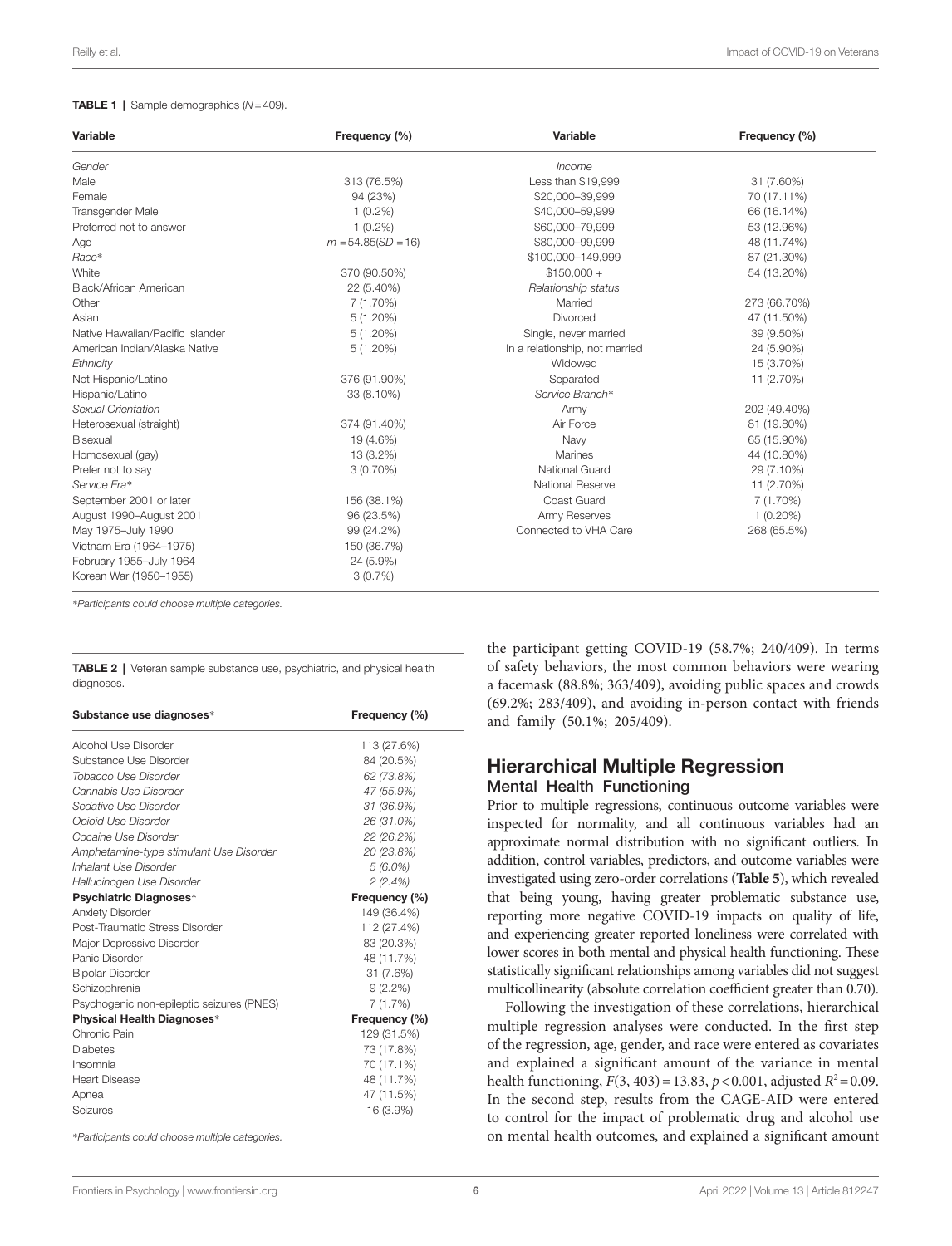<span id="page-7-0"></span>

|  |  | <b>TABLE 3</b>   Alcohol and non-prescription substance use, urges, and changes in use due to COVID-19. |
|--|--|---------------------------------------------------------------------------------------------------------|
|  |  |                                                                                                         |

|                           | Alcohol     | <b>Tobacco</b> | Cannabis    | <b>Sedatives</b> | <b>Opioids</b> | <b>Stimulants</b> | Cocaine    | <b>Inhalants</b> | Hallucinogen |
|---------------------------|-------------|----------------|-------------|------------------|----------------|-------------------|------------|------------------|--------------|
| Lifetime/Any Use          | 397 (97.1%) | 334 (81.7%)    | 255 (62.3%) | 161 (39.4%)      | 109 (26.7%)    | 105 (25.7%)       | 95 (23.2%) | 42 (10.3%)       | 74 (18.1%)   |
| Using during COVID        |             |                |             |                  |                |                   |            |                  |              |
| Not at all                | 39 (9.8%)   | 113 (33.8%)    | 84 (32.9%)  | 23 (14.3%)       | 34 (21.2%)     | 39 (37.1%)        | 49 (51.6%) | 6(14.3%)         | 39 (52.7%)   |
| Once or twice             | 16 (4.0%)   | 20 (6.0%)      | 26 (10.2%)  | 19 (11.8%)       | 17 (15.6%)     | 18 (17.1%)        | 10 (10.5%) | $9(21.4\%)$      | 7(9.5%)      |
| <b>Monthly</b>            | 29 (7.3%)   | 16 (4.8%)      | 25 (9.8%)   | 16 (9.9%)        | 13 (11.9%)     | 11 (10.5%)        | $9(9.5\%)$ | $5(11.9\%)$      | $6(8.1\%)$   |
| Weekly                    | 131 (33.0%) | 35(10.5%)      | 60 (23.5%)  | 55 (34.2%)       | 16 (14.7%)     | 21 (20.0%)        | 15 (15.8%) | 16 (38.1%)       | 17 (23.0%)   |
| Daily or mostly daily     | 182 (45.8%) | 150 (44.9%)    | 60 (23.5%)  | 48 (29.8%)       | 29 (26.6%)     | 16 (15.2%)        | 12 (12.6%) | 6(14.3%)         | $5(6.8\%)$   |
| Changes in urge/craving*  |             |                |             |                  |                |                   |            |                  |              |
| Lower urge/craving        | 54 (13.6%)  | 43 (12.9%)     | 32 (12.5%)  | 34 (21.2%)       | 16 (14.7%)     | 18 (17.1%)        | 10 (10.5%) | 13 (31.0%)       | $6(8.1\%)$   |
| No change in urge/craving | 154 (38.8%) | 167 (50.0%)    | 125 (49.0%) | 68 (42.2%)       | 55 (50.5%)     | 52 (49.5%)        | 59 (62.1%) | 16 (38.1%)       | 49 (66.2%)   |
| Higher urge/craving       | 189 (47.6%) | 124 (37.1%)    | 98 (38.4%)  | 59 (36.6%)       | 38 (34.9%)     | 35 (33.3%)        | 26 (27.4%) | 13 (31.0%)       | 19 (25.7%)   |
| Changes in use*           |             |                |             |                  |                |                   |            |                  |              |
| Decreased use             | 68 (17.1%)  | 49 (14.7%)     | 32 (12.5%)  | 30 (18.6%)       | 19 (17.4%)     | 21 (20.0%)        | 11 (11.6%) | 12 (28.6%)       | $5(6.8\%)$   |
| No change in use          | 149 (36.4%) | 168 (50.3%)    | 134 (52.5%) | 72 (44.7%)       | 60 (55.0%)     | 51 (48.6%)        | 61 (64.2%) | 15 (35.7%)       | 50 (67.6%)   |
| Increased use             | 180 (45.3%) | 117 (35.0%)    | 89 (34.9%)  | 59 (36.6%)       | 30 (27.5%)     | 33 (31.4%)        | 23 (24.2%) | 15 (35.7%)       | 19 (25.7%)   |

\**Percentage of changes in urges and use based only on participants reporting lifetime/any use for the specific substance.*

<span id="page-7-1"></span>TABLE 4 | Veteran experiences with COVID-19 health, stressors, and safety behaviors.

| <b>COVID-19 infection experiences</b>                    | Frequency (%)      |
|----------------------------------------------------------|--------------------|
| Received COVID-19 medical diagnosis                      | 43 (10.5%)         |
| Believe they had COVID-19, not officially diagnosed      | 52 (12.7%)         |
| Average number of days experiencing symptoms             | $11.3 (SD = 23.8)$ |
| Hospitalized due to COVID-19                             | $2(0.5\%)$         |
| Received COVID-19 vaccine <sup>a</sup>                   | 14 (3.4%)          |
| A family member/close friend was diagnosed               | 136 (33.3%)        |
| A family member/close friend died                        | 53 (13%)           |
| COVID-19 Stressors                                       | Frequency (%)      |
| Getting COVID-19                                         | 251 (61.4%)        |
| Someone close to participant getting COVID-19            | 240 (58.7%)        |
| Feeling isolated and alone                               | 148 (36.2%)        |
| Worries about finances/income                            | 134 (32.8%)        |
| Not getting necessary medical care                       | 99 (24.2%)         |
| Meeting basic needs (e.g., food, housing)                | 92 (22.5%)         |
| Having difficulty meeting conditions of probation/parole | 16 (3.9%)          |
| No worries or stressors related to COVID-19              | $6(1.4\%)$         |
| COVID-19 Safety Behaviors                                | Frequency (%)      |
| Wore a facemask                                          | 363 (88.8%)        |
| Avoided public spaces/crowds                             | 283 (69.2%)        |
| Avoided in-person contact with friends/family            | 205 (50.1%)        |
| Cancelled/postponed travel                               | 197 (48.2%)        |
| Had a telehealth visit                                   | 136 (33.3%)        |
| Had an in-person healthcare visit                        | 124 (30.3%)        |
| Stockpiled food and/or water                             | 118 (28.9%)        |
| Teleworked                                               | 101 (24.7%)        |
| Prayed/meditated/engaged in spiritual practice           | 96 (23.5%)         |
| Cancelled a healthcare appointment                       | 73 (17.8%)         |
| Cancelled/postponed work or school activities            | 51 (12.5%)         |
| No safety behaviors used                                 | 7(1.7%)            |

*a Vaccination item added 14/12/2021, available to 75.8% of participants.*

of variance,  $F(4, 402) = 13.41$ ,  $p < 0.001$  adjusted  $R^2 = 0.12$ , with CAGE-AID score explaining a significant additional amount in variance in mental health functioning ( $\beta$ =−0.17,  $p$ =0.001), such that greater levels of problematic use of substances predicted decreases in mental health. In the third and final step, indicators of COVID-19-related impacts, specifically the PMC-5

(negative COVID-19 impacts on quality of life) and ULS-8 (pandemic-related loneliness), were entered. This addition resulted in a significant change in  $R^2$  of 0.12 ( $p < 0.001$ ), with PMC-5 (*β*=−0.12, *p*=0.03) and ULS-8 scores (*β*=−0.34, *p*<0.001) as significant predictors of decreased mental health functioning during COVID-19. With the addition of these pandemic stressor variables, CAGE-AID scores no longer predicted mental health functioning ( $\beta$ =−0.07,  $p$ =0.14). There was no significant interaction between ULS-8 and PMC-5 on mental health functioning ( $\beta$ =−0.05,  $p$ =0.30). This finding indicates that negative COVID-19 impacts on quality of life (PMC-5) and pandemic-related loneliness (ULS-8) had a unique and negative impact on veterans' mental health functioning (MCS-12). The entire model accounted for 23% of the variance in the MCS (see **[Table 6](#page-8-1)**).

#### Physical Health Functioning

To begin testing the replicability of the previously outlined hierarchical multiple regression model on physical health, age, gender, and race were entered as covariates, which explained a significant amount of the variance in physical health functioning, *F*(3, 403) = 6.25, *p* < 0.001, adjusted  $R^2$  = 0.04. In the second step, the CAGE-AID was entered into the model and explained a significant amount of variance, *F*(4, 402)=5.70, *p*<0.001, adjusted  $R^2$ =0.04 in physical health functioning ( $\beta$ =−0.10,  $p$ =0.04), such that greater problematic use of substances predicted decreases in physical health. In the third step, indicators of COVID-19 related-impacts were entered. This addition resulted in a significant change in  $R^2 = 0.04$ ,  $p < 0.001$ , and although CAGE-AID scores no longer predicted physical health (*β*=−0.05,  $p=0.38$ ), negative COVID-19 impacts on quality of life (PMC-5;  $β=-0.11$ ,  $p=0.03$ ), and pandemic-related loneliness scores (ULS-8;  $\beta$ =−0.14,  $p$ =0.02) emerged as significant predictors of decreased physical health functioning during COVID-19. There was no significant interaction between ULS-8 and PMC-5 on physical health functioning ( $\beta$ =0.03,  $p$ =0.51). This finding indicates that stressors from the pandemic, both loneliness and perceived negative impact of COVID-19 on quality of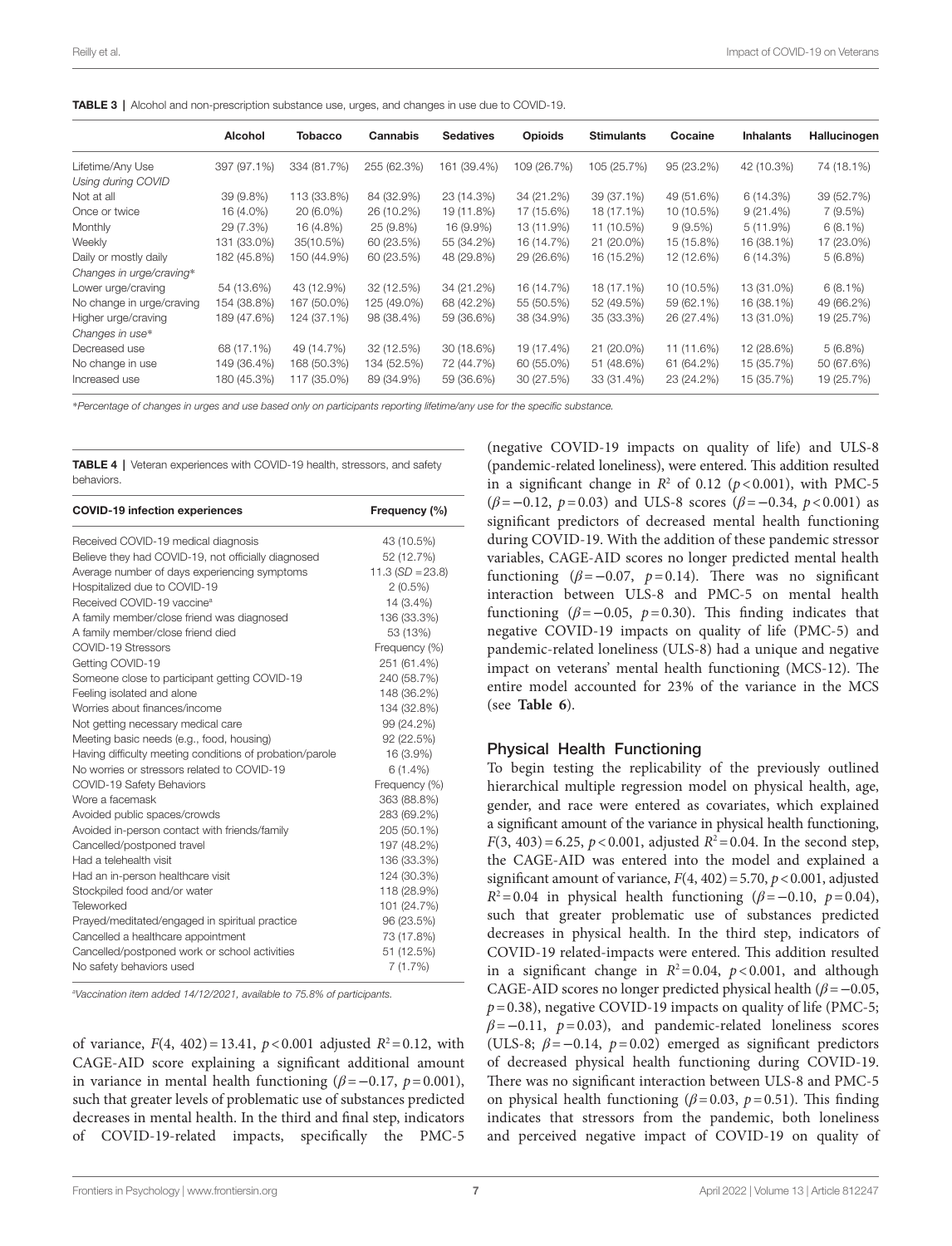#### <span id="page-8-0"></span>TABLE 5 | Correlations among continuous predictor variables.

| <b>Measure</b> |                          | $\mathbf{2}$             | 3          | 4          | 5           | 6           |  |  |  |
|----------------|--------------------------|--------------------------|------------|------------|-------------|-------------|--|--|--|
| 1. Age         | $\overline{\phantom{a}}$ |                          |            |            |             |             |  |  |  |
| 2. CAGE-AID    | $-0.33***$               | $\overline{\phantom{a}}$ |            |            |             |             |  |  |  |
| 3. PMC-5       | $-0.31***$               | $0.31***$                |            |            |             |             |  |  |  |
| 4. ULS-8       | $-0.28***$               | $0.28***$                | $-0.49***$ |            |             |             |  |  |  |
| 5. PCS-12      | $0.10*$                  | $-0.14**$                | $-0.24**$  | $-0.24***$ |             |             |  |  |  |
| 6. MCS-12      | $0.28***$                | $-0.24***$               | $-0.33***$ | $-0.45***$ | $-0.19**$   | $- -$       |  |  |  |
| Mean           | 54.84                    | 2.37                     | 2.46       | 18.30      | 43.31       | 42.48       |  |  |  |
| Median         | 56.00                    | 2.00                     | 2.40       | 18.00      | 43.95       | 43.06       |  |  |  |
| SD             | 16.44                    | 1.12                     | 0.57       | 5.44       | 6.79        | 6.78        |  |  |  |
| Range          | $19 - 88$                | $1 - 4$                  | $1 - 4$    | $8 - 32$   | 24.56-59.81 | 19.91-63.72 |  |  |  |
|                |                          |                          |            |            |             |             |  |  |  |

CAGE-AID, CAGE adapted to include drugs scale; ULS-8 Loneliness, UCLA Loneliness Scale-8; PMC-5, Pandemic Impact: Pain Management Collaboratory (PMC) 5-Item COVID *Negative Impact Measure; MCS-12, Short-Form Health Survey's (SF-12) Mental health component scale; and PCS-12, Short-Form Health Survey's (SF-12) Physical health component scale.* \**p<0.05,* \*\**p<0.01, and* \*\*\**p<0.001.*

<span id="page-8-1"></span>TABLE 6 | Summary of hierarchical regression analysis predicting mental and physical health functioning (*n*=409).

|                          | <b>Mental Health Functioning</b> |           |         |           |                | <b>Physical Health Functioning</b> |           |         |                 |                |
|--------------------------|----------------------------------|-----------|---------|-----------|----------------|------------------------------------|-----------|---------|-----------------|----------------|
| <b>Step and Variable</b> | В                                | <b>SE</b> | $\beta$ | $sr^2$    | Adjusted $R^2$ | B                                  | <b>SE</b> | $\beta$ | sr <sup>2</sup> | Adjusted $R^2$ |
| Step 1                   |                                  |           |         |           | $0.09***$      |                                    |           |         |                 | $0.04***$      |
| Age                      | 0.11                             | 0.02      | 0.27    | $0.07***$ |                | 0.05                               | 0.02      | 0.09    | $0.02*$         |                |
| Gender                   | 1.30                             | 0.81      | 0.08    | 0.01      |                | 0.16                               | 0.84      | 0.01    | 0.00            |                |
| Income                   | 0.14                             | 0.10      | 0.07    | 0.00      |                | 0.36                               | 0.10      | 0.18    | $0.03***$       |                |
| Step 2                   |                                  |           |         |           | $0.12***$      |                                    |           |         |                 | $0.04***$      |
| Age                      | 0.09                             | 0.02      | 0.21    | $0.02***$ |                | 0.04                               | 0.02      | 0.09    | 0.01            |                |
| Gender                   | 1.50                             | 0.80      | 0.09    | 0.01      |                | 0.28                               | 0.84      | 0.02    | 0.00            |                |
| Income                   | 0.11                             | 0.10      | 0.05    | 0.00      |                | 0.34                               | 0.10      | 0.17    | $0.03**$        |                |
| CAGE-AID                 | $-1.00$                          | 0.30      | $-0.17$ | $0.02**$  |                | $-0.62$                            | 0.31      | $-0.10$ | $0.01*$         |                |
| Step 3                   |                                  |           |         |           | $0.23***$      |                                    |           |         |                 | $0.08***$      |
| Age                      | 0.05                             | 0.02      | 0.12    | $0.01*$   |                | 0.02                               | 0.02      | 0.04    | 0.00            |                |
| Gender                   | 0.38                             | 0.76      | 0.02    | 0.00      |                | $-0.37$                            | 0.84      | $-0.02$ | 0.00            |                |
| Income                   | $-0.07$                          | 0.09      | $-0.04$ | 0.00      |                | 0.23                               | 0.10      | 0.12    | $0.01*$         |                |
| CAGE-AID                 | $-0.43$                          | 0.29      | $-0.07$ | 0.00      |                | $-0.28$                            | 0.32      | $-0.05$ | 0.00            |                |
| ULS-8                    | $-0.42$                          | 0.07      | $-0.34$ | $0.08***$ |                | $-0.18$                            | 0.07      | $-0.14$ | $0.01*$         |                |
| PMC-5                    | $-1.37$                          | 0.63      | $-0.12$ | $0.01*$   |                | $-1.35$                            | 0.69      | $-0.11$ | $0.01*$         |                |
| $PMC-5 \times ULS-8$     | $-0.97$                          | 0.09      | $-0.05$ | 0.30      |                | 0.07                               | 0.10      | 0.03    | 0.51            |                |

*CAGE-AID, CAGE adapted to include drugs scale; ULS-8: Loneliness, UCLA Loneliness Scale-8; and PMC-5, Pandemic Impact: Pain Management Collaboratory (PMC) 5-Item COVID Negative Impact Measure.* \**p<0.05,* \*\**p<0.01, and* \*\*\**p<0.001.*

life, had a unique and negative impact on veterans' physical health functioning during COVID-19. The entire model accounted for 9% of the variance in the physical functioning composite score.

## **DISCUSSION**

The primary aim of this study was to describe the experience of the COVID-19 pandemic on United States veterans reporting problematic substance use and model the pandemic's impact on functioning. Overall, results showed that physical and mental health functioning during COVID-19 had been strongly and negatively impacted by pandemic-related decreases in important life domains and quarantine-related loneliness for veterans reporting substance use issues. As pandemic infection and death rates continue to wane and surge, such findings are important in understanding the unique issues that might arise for veterans in our community dealing with substance use concerns.

## Pandemic Experiences, Behaviors, and Stressors for United States Veterans

To investigate our primary descriptive aim, United States veteran participants reported on a broad range of pandemic-related health experiences and safety behaviors during the COVID-19 pandemic. Though only 23% had a confirmed or assumed COVID-19 diagnosis at the time of this survey, a third had experienced a family member or close friend becoming infected. Additionally, of those without reported coronavirus, nearly all participants sampled reported stress related to themselves or someone close to them becoming infected. Given these concerns, it is unsurprising that there was a high rate of reported safety behaviors, including mask-wearing and social distancing although not all participants reported these behaviors. This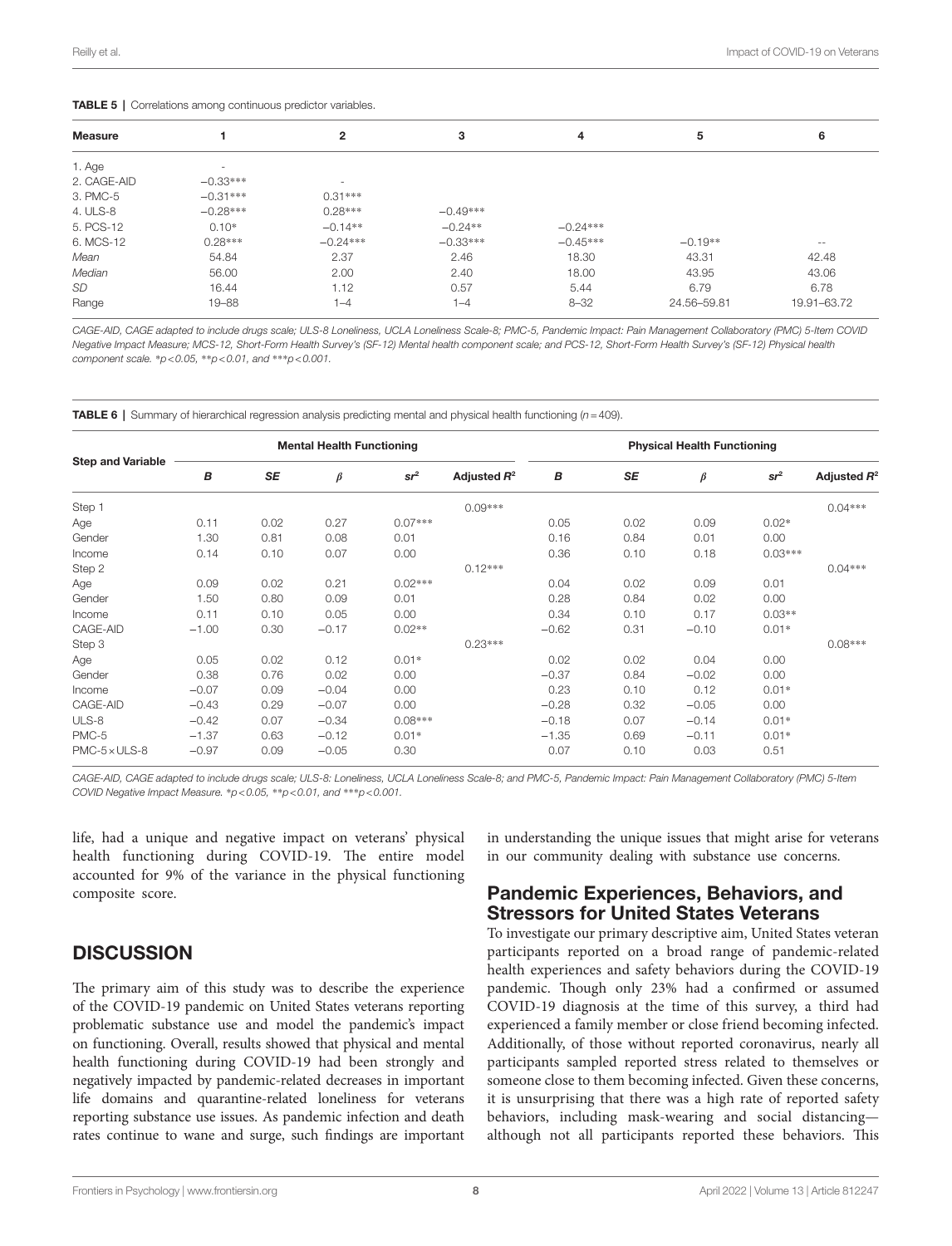finding suggests that similar to civilian populations ([Knowles](#page-11-27)  [and Olatunji, 2021](#page-11-27)), there has been a wide range of accepted and applied COVID-19 infection-control activities within the United States veteran population. In addition, only about a third of the participants had attended at least one healthcare appointment (either telehealth or in-person), and 17.8% had canceled a healthcare appointment due to COVID-19. As 35% of our sample was not receiving healthcare at the VA and given the low rates of help-seeking yet high rates of comorbid mental and physical health concerns in the veteran population, this finding was particularly concerning. This disruption of healthcare services during COVID-19 is ongoing and suggests that the VHA should make strong attempts to enroll unconnected community veterans across the United States or reconnect with veterans who may have lapsed in their VHA healthcare utilization during the pandemic.

Our results also emphasized that many United States veterans reporting problematic substance use over the past year had increased their alcohol and non-prescription drug use during COVID-19 and attributed this increase specifically to the pandemic. This finding was most pronounced in drinking, where most participants reported an increase in drinking during the pandemic. Although all participants self-reported at least some problematic drug or alcohol use for study inclusion, only about a third of participants of our sample reported a formal substance use diagnosis. This discrepancy coincides with research showing problematic use of substances is perhaps more ubiquitous than during non-pandemic times ([Satre et al., 2020\)](#page-12-21), possibly as a means of coping with pandemic-related stressors [\(Wardell](#page-12-22)  [et al., 2020](#page-12-22)). However, other research suggests the COVID-19 related increases in substance use vary for different veteran populations, such as those with pre-COVID mental health concerns being associated with increased drinking ([Davis et al.,](#page-11-28)  [2021](#page-11-28); [Pedersen et al., 2021\)](#page-12-12). From a clinical perspective, this increase in substance use may be explained by additional underlying psychological mechanisms, such as cognitive process (e.g., Desire Thinking; [Mansueto et al., 2019](#page-11-29)), psychiatric symptom management [\(Cosci et al., 2019\)](#page-11-30), personality vulnerabilities such as impulsive sensation-seeking or behavioral disinhibition ([Sher](#page-12-23)  [et al., 2000;](#page-12-23) [Oh et al., 2021\)](#page-12-24), and dysfunctional coping strategies (see [Cavicchioli et al., 2018](#page-11-31)). These should be assessed in the future, to both investigate what factors may maintain increased COVID-19 substance use and as potential therapeutic targets for addictive behaviors interventions. Given our finding of increased substance use for many veterans, providers should be even more committed to screening patients, especially those with diagnosed mental health disorders, for potential SUDs during our continued COVID-19 pandemic management.

## The Relationship Among Substance Issues, Pandemic Experiences, and Loneliness

To explore the physical and mental health functioning of these United States veterans during the pandemic, we investigated several potentially relevant variables hypothesized to be significantly associated with functioning. Consistent with our first hypotheses, higher subjective drug and alcohol concerns were related to lower mental and physical health functioning, similar to other research on substance misuse and functioning (e.g., [Sheckter et al., 2020](#page-12-25)). Our second hypothesis, that negative COVID-19 impacts on quality of life (e.g., finances and meeting basic needs), greater self-reporting of problematic substance use, and COVID-19-related loneliness will have each a distinctive, significant negative physical and mental health functioning, was only partially supported by our data. Findings revealed COVID-19 related pandemic impacts and loneliness were negatively associated with both mental and physical functioning; indicating that distress due to the COVID-19 pandemic has strongly impacted both areas of functioning. This finding aligns with ongoing research into pandemic stressors and their impact on quality of life ([Yu et al., 2021](#page-12-26)). Researchers are likely underestimating the negative impact of COVID-19 across multiple life domains and social isolation on United States veterans with SUD concerns in terms of functioning, treatment, and relapse rates ([Linas et al., 2021](#page-11-32)). Our findings show that there have been serious, negative impacts reported by United States veterans due to COVID-19 on quality of life, social relationships, and substance use. Continued research during and beyond the pandemic should account for these stressors and model their long-term impact on SUD behaviors and coping.

Our final regression model assessing our second hypothesis highlighted that, when considered in conjunction with pandemicrelated quality of life and COVID-19 related loneliness, problematic substance use behaviors alone did not significantly predict either mental or physical health functioning. Our *post hoc* interaction analysis, exploring the possibility that the negative impact of COVID-19 on quality of life and its relation to functioning might be moderated by reported levels of loneliness, was not supported. Instead, the final model highlighted the strong, main effect of negative COVID-19 impacts on quality of life and self-reported loneliness on decreased functioning for these veterans reporting problematic substance use concerns. The impact of COVID-19 related quality of life factors, such as financial well-being and being able to meet basic needs, emphasized the importance of attending to changes in SDH factors and environmental contexts when considering the physical and psychological functioning of veterans with substance use concerns. The strong association between loneliness and both physical and mental health functioning was also particularly important. This aligns with pre-pandemic evidence showing social support being associated with decreased all-cause mortality, cardiovascular disease, depression, and anxiety [\(Leigh-Hunt](#page-11-33)  [et al., 2017](#page-11-33)), and pandemic-specific research showing loneliness as a strong predictor of worse functioning, affective illness, and non-accidental self-injury [\(Greig et al., 2022\)](#page-11-34). As loneliness can lead to worse outcomes, effective interventions that are also consistent with COVID-19 infection control and social distancing measures, such as those suggested in the systematic review by [Williams et al. \(2021\),](#page-12-27) may be of particular importance in veteran treatment.

Given these findings, it is recommended that ongoing assessments of U.S. veterans' mental and physical health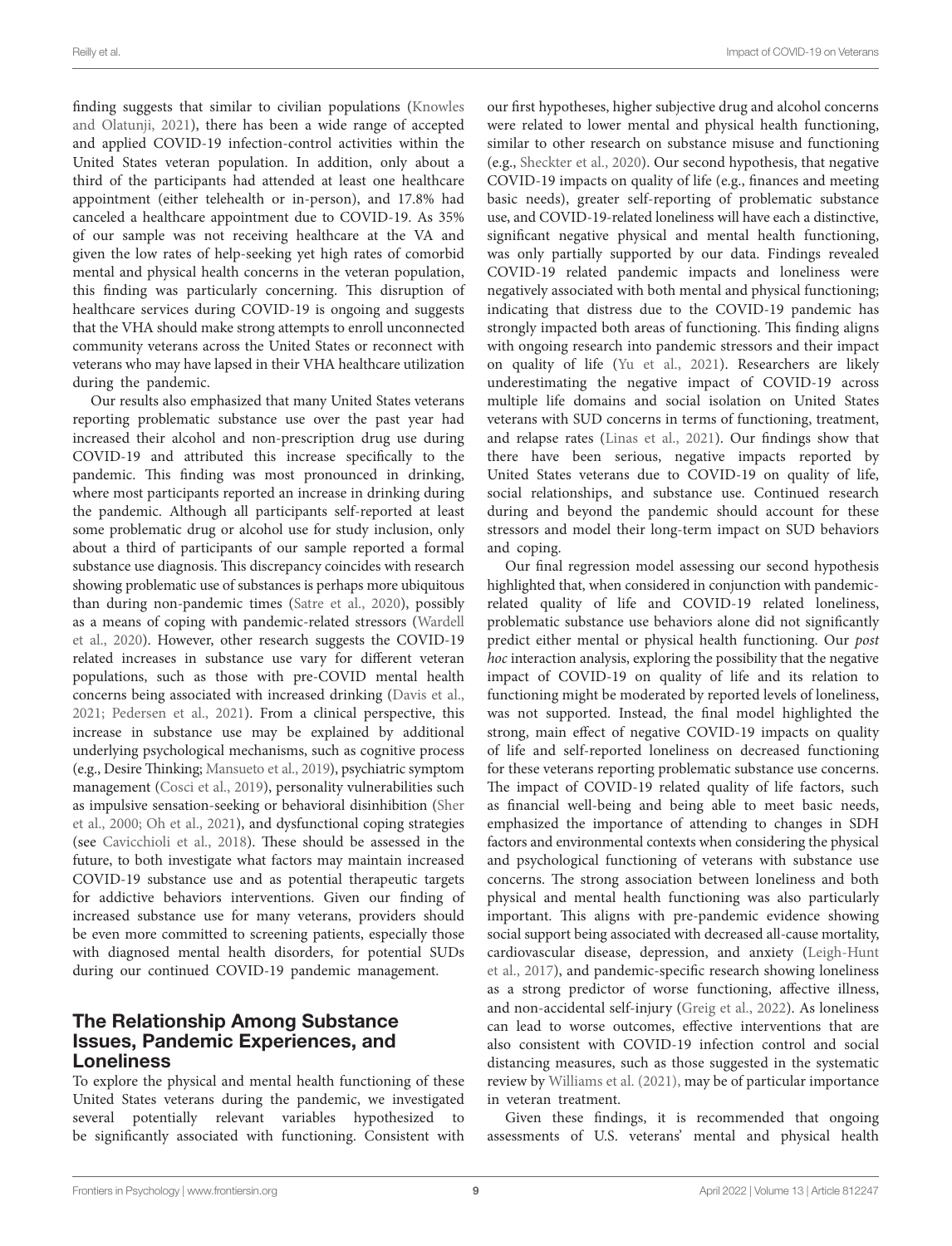functioning should evaluate not only addictive behaviors but also pandemic-related experiences and SDH. Particular emphasis should be placed upon assessing veterans' basic needs, financial insecurity, and loneliness, as these may be particularly predictive of physical and mental health functioning. These data align with decades of research into the importance of SDH impacting individuals with substance use concerns [\(Rhodes, 2002](#page-12-28); [Collins](#page-11-35)  [et al., 2019\)](#page-11-35), highlighting that these factors may be even stronger determinants of functioning in the context of a global pandemic ([Russell et al., 2021](#page-12-29)).

## Limitations

A major limitation with this anonymous survey was having only self-reported data. First, all diagnoses were collected *via* participant self-report, with no diagnostic evaluation or medical record review conducted to confirm veteran's reported psychiatric, medical, and SUD diagnoses. Though a clinically validated screening instrument (CAGE-AID) was used to assess for problematic drug and alcohol use concerns, a more rigorous evaluation of substance use diagnostic criteria would have strengthened the study. Second, as changes in the frequency of use and cravings related to alcohol and drugs were also self-reported, responses might be subject to recall, response, and social desirability biases. Yet, most surveys are limited to recall limitations, and given the online and anonymous nature of the survey, biases in response and social desirability are likely low. In addition, generalizability of the current sample may be limited due to a sample that was less ethnically and racially diverse than the national United States veteran sample (i.e., sample is 90% White/Caucasian, whereas nationally, White/Caucasian veterans are 80% of the veteran population). Using a panel-recruited, web-based survey methodology may have been susceptible to fraudulent and biased responses. The research team implemented standardized quality control reviews, veteran status verification procedures, and data inclusion screening procedures to minimize this concern, including analysis of click-through behavior and scrubbing methods for web-based panel quality, resulting in higher confidence related to survey response quality. A final and important limitation of our study is that it was cross-sectional. We are thus unable to assess directionality or causality of the relationship between variables, limiting our ability to predict changes in substance use or functioning outside of participant self-report of such changes. Although logistic regressions to investigate COVID-19 related factors impacting changes in substance use may have added to this understanding, this analysis is beyond the scope of the current paper and will be examined in future analyses.

# **CONCLUSION**

The level of anxiety and stress that the COVID-19 global pandemic has inflicted on the world is staggering. United States veterans struggling with alcohol and substance addiction have reported significant increases in substance use and feelings of pandemic-related anxiety. In addition to substance-use

related concerns, pandemic-related stressors and loneliness have further diminished these veterans' physical and mental health. As the spread of vaccines curtails the potential impact of COVID-19, increased research on the mental health impact of the months-long lockdowns, variant impacts, and possibly years-long social distancing protocols have had on individuals suffering from substance use issues will need to be investigated. Future research using a community sample of United States veterans would benefit from both continued, longitudinal data collection and additional assessments of drug and alcohol use (e.g., the AUDIT or DAST). Additionally, future work should further investigate the underlying mechanisms of substance use changes, as well as moderating factors related to managing allostatic load and the impact of SDH during the pandemic, such as psychological flexibility. This would allow for the assessment of alcohol and drug use disorders diagnostically, while also modeling the impact of resiliency factors on health and functioning trajectories in this population. A better understanding of how veterans with self-reported problematic substance use have been both struggling and successfully navigating their unique COVID-19 societal conditions may provide further information on areas of future interventions.

# DATA AVAILABILITY STATEMENT

The raw data supporting the conclusions of this article will be made available by the authors, without undue reservation.

# ETHICS STATEMENT

The studies involving human participants were reviewed and approved by VA Bedford Healthcare System Institutional Review Board. The patients/participants provided their informed consent to participate in this study.

# AUTHOR CONTRIBUTIONS

ER, EC, BD, SS, JH, and MK conceived the study, provided conceptual guidance, and survey distribution procedures and data collection and contributed to writing the manuscript. ER organized, cleaned, and initially analyzed the data. ER, MK, and SS interpreted the data. All authors contributed to the article and approved the submitted version.

# FUNDING

This work was supported by funds from the VISN 1 New England Mental Illness Research, Education, and Clinical Center (MIRECC) for COVID-19 veteran research (PI: ER). The findings and interpretations of the data expressed in the article are the sole responsibility of the authors and do not necessarily represent the views of the Department of Veterans Affairs.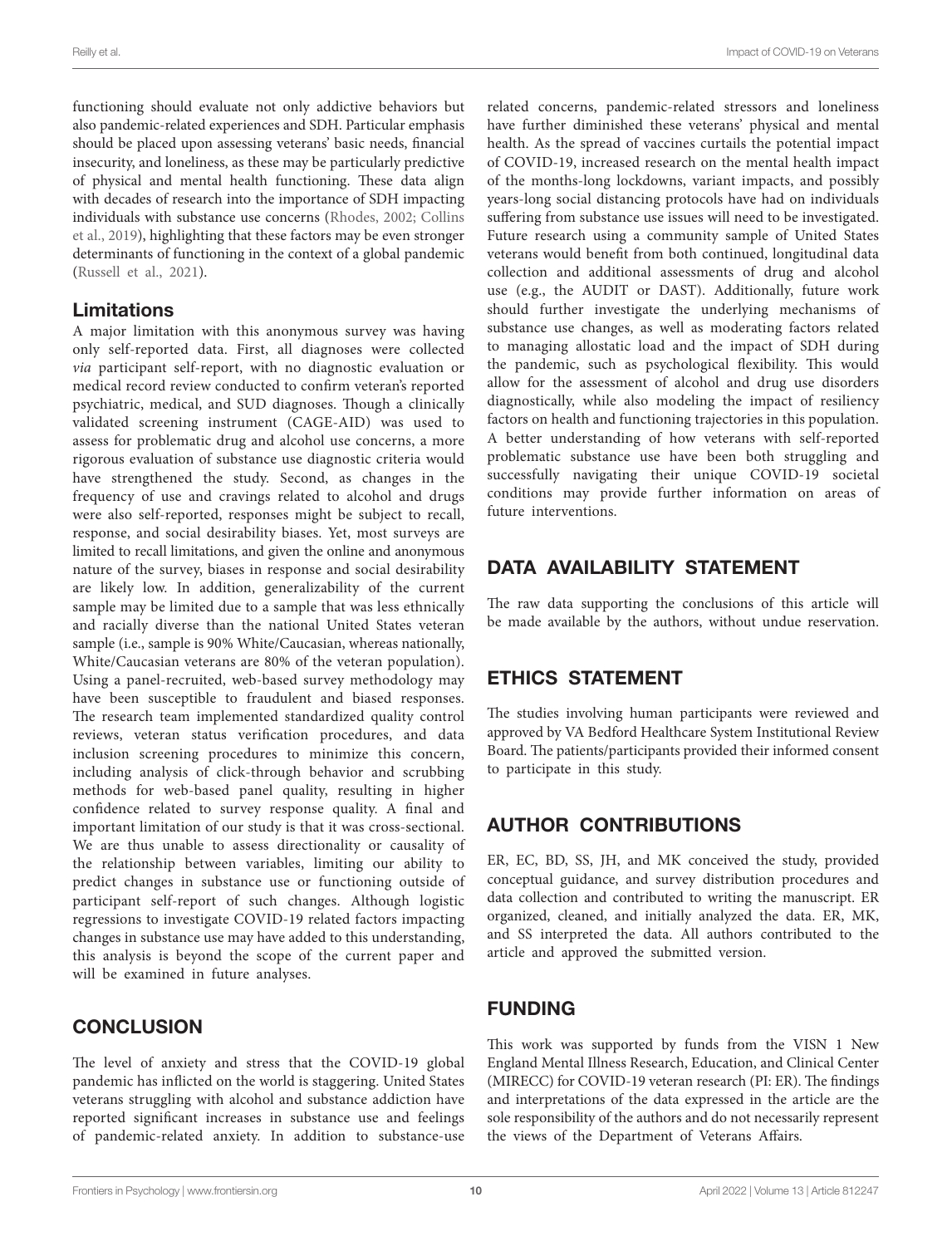## **REFERENCES**

- <span id="page-11-16"></span>Allen, J., Balfour, R., Bell, R., and Marmot, M. (2014). Social determinants of mental health. *Int. Rev. Psychiatry* 26, 392–407. doi: [10.3109/09540261.2014.](https://doi.org/10.3109/09540261.2014.928270) [928270](https://doi.org/10.3109/09540261.2014.928270)
- <span id="page-11-22"></span>Ashman, T. A., Schwartz, M. E., Cantor, J. B., Hibbard, M. R., and Gordon, W. A. (2004). Screening for substance abuse in individuals with traumatic brain injury. *Brain Inj.* 18, 191–202. doi: [10.1080/0269905031000149506](https://doi.org/10.1080/0269905031000149506)
- <span id="page-11-13"></span>Boden, M. T., and Hoggatt, K. J. (2018). Substance use disorders among veterans in a nationally representative sample: prevalence and associated functioning and treatment utilization. *J. Stud. Alcohol Drugs* 79, 853–861. doi: [10.15288/](https://doi.org/10.15288/jsad.2018.79.853) [jsad.2018.79.853](https://doi.org/10.15288/jsad.2018.79.853)
- <span id="page-11-2"></span>Brailovskaia, J., Teismann, T., Friedrich, S., Schneider, S., and Margraf, J. (2021). Suicide ideation during the COVID-19 outbreak in German university students: comparison with pre-COVID 19 rates. *J. Affect. Disord. Rep.* 6:100228. doi: [10.1016/j.jadr.2021.100228](https://doi.org/10.1016/j.jadr.2021.100228)
- <span id="page-11-21"></span>Brown, R. L., and Rounds, L. A. (1995). Conjoint screening questionnaires for alcohol and other drug abuse: criterion validity in a primary care practice. *Wis. Med. J.* 94, 135–140. PMID: [7778330](https://doi.org/7778330)
- <span id="page-11-31"></span>Cavicchioli, M., Vassena, G., Movalli, M., and Maffei, C. (2018). Addictive behaviors in alcohol use disorder: dysregulation of reward processing systems and maladaptive coping strategies. *J. Addict. Dis.* 37, 173–184. doi: [10.1080/10550887.2019.1643211](https://doi.org/10.1080/10550887.2019.1643211)
- <span id="page-11-25"></span>Cawthon, P., Orwoll, E., Ensrud, K., Cauley, J. A., Kritchevsky, S. B., Cummings, S. R., et al. (2020). Assessing the impact of the covid-19 pandemic and accompanying mitigation efforts on older adults. *J. Gerontol. A Biol. Sci. Med. Sci.* 75, e123–e125. doi: [10.1093/gerona/glaa099](https://doi.org/10.1093/gerona/glaa099)
- <span id="page-11-3"></span>Cohn-Schwartz, E., Vitman-Schorr, A., and Khalaila, R. (2021). Physical distancing is related to fewer electronic and in-person contacts and to increased loneliness during the COVID-19 pandemic among older Europeans. *Qual. Life Res.* 1–10. doi: [10.1007/s11136-021-02949-4](https://doi.org/10.1007/s11136-021-02949-4) [Epub ahead of print].
- <span id="page-11-35"></span>Collins, A. B., Boyd, J., Cooper, H. L., and McNeil, R. (2019). The intersectional risk environment of people who use drugs. *Soc. Sci. Med.* 234:112384. doi: [10.1016/j.socscimed.2019.112384](https://doi.org/10.1016/j.socscimed.2019.112384)
- <span id="page-11-9"></span>Cooper, M. L., Frone, M. R., Russell, M., and Mudar, P. (1995). Drinking to regulate positive and negative emotions: a motivational model of alcohol use. *J. Pers. Soc. Psychol.* 69, 990–1005. doi: [10.1037/0022-3514.69.](https://doi.org/10.1037/0022-3514.69.5.990) [5.990](https://doi.org/10.1037/0022-3514.69.5.990)
- <span id="page-11-10"></span>Cooper, M. L., Kuntsche, E., Levitt, A., Barber, L. L., and Wolf, S. (2016). "Motivational models of substance use: a review of theory and research on motives for using alcohol, marijuana, and tobacco" in *The Oxford Handbook of Substance Use and Substance Use Disorders. Vol. 1*. ed. K. J. Sher (New York, NY: Oxford University Press), 375–421.
- <span id="page-11-5"></span>Cosci, F., and Guidi, J. (2021). The role of illness behavior in the COVID-19 pandemic. *Psychother. Psychosom.* 90, 156–159. doi: [10.1159/000513968](https://doi.org/10.1159/000513968)
- <span id="page-11-30"></span>Cosci, F., Mansueto, G., Zamboni, L., and Lugoboni, F. (2019). Cigarette smoking in subjects maintained with methadone or buprenorphine: The role of psychiatric symptoms and psychological distress. *J. Psychosom. Res.* 122, 82–87. doi: [10.1016/j.jpsychores.2019.04.009](https://doi.org/10.1016/j.jpsychores.2019.04.009)
- <span id="page-11-7"></span>Czeisler, M. E., Lane, R. I., Petrosky, E., Wiley, J. F., Christensen, A., Njai, R., et al. (2020). Mental health, substance use, and suicidal ideation during the COVID-19 pandemic—United States, June 24–30, 2020. *Morb. Mortal. Wkly Rep.* 69, 1049–1057. doi: [10.15585/mmwr.mm6932a1](https://doi.org/10.15585/mmwr.mm6932a1)
- <span id="page-11-6"></span>Danese, A., and McEwen, B. S. (2012). Adverse childhood experiences, allostasis, allostatic load, and age-related disease. *Physiol. Behav.* 106, 29–39. doi: [10.1016/j.physbeh.2011.08.019](https://doi.org/10.1016/j.physbeh.2011.08.019)
- <span id="page-11-28"></span>Davis, J. P., Prindle, J., Castro, C. C., Saba, S., Fitzke, R. E., and Pedersen, E. R. (2021). Changes in alcohol use during the COVID-19 pandemic among American veterans. *Addict. Behav.* 122:107052. doi: [10.1016/j.addbeh.2021.](https://doi.org/10.1016/j.addbeh.2021.107052) [107052](https://doi.org/10.1016/j.addbeh.2021.107052)
- <span id="page-11-17"></span>Denny, K., and Brownell, M. (2010). Taking a social determinants perspective on children's health and development. *Can. J. Public Health* 101, S4–S7. doi: [10.1007/BF03403974](https://doi.org/10.1007/BF03403974)
- <span id="page-11-11"></span>Du, J., Fan, N., Zhao, M., and Shi, J. (2020). Expert consensus on the prevention and treatment of substance use and addictive behaviour-related disorders during the COVID-19 pandemic. *Gen. Psychiatr.* 33:e100252. doi: [10.1136/](https://doi.org/10.1136/gpsych-2020-100252) [gpsych-2020-100252](https://doi.org/10.1136/gpsych-2020-100252)
- <span id="page-11-0"></span>Emerick, T., Alter, B., Jarquin, S., Brancolini, S., Bernstein, C., Luong, K., et al. (2020). Telemedicine for chronic pain in the COVID-19 era and beyond. *Pain Med.* 21, 1743–1748. doi: [10.1093/pm/pnaa220](https://doi.org/10.1093/pm/pnaa220)
- <span id="page-11-18"></span>Fitzke, R. E., Wang, J., Davis, J. P., and Pedersen, E. R. (2021). Substance use, depression, and loneliness among American veterans during the COVID-19 pandemic. *Am. J. Addict.* 30, 552–559. doi: [10.1111/ajad.13211](https://doi.org/10.1111/ajad.13211)
- <span id="page-11-34"></span>Greig, F., Perera, G., Tsamakis, K., Stewart, R., Velayudhan, L., and Mueller, C. (2022). Loneliness in older adult mental health services during the COVID-19 pandemic and before: associations with disability, functioning and pharmacotherapy. *Int. J. Geriatr. Psychiatry* 37. doi: [10.1002/gps.5630](https://doi.org/10.1002/gps.5630) [Epub ahead of print].
- <span id="page-11-15"></span>Guerin, R. J., Barile, J. P., Thompson, W. W., McKnight-Eily, L., and Okun, A. H. (2021). Investigating the impact of job loss and decreased work hours on physical and mental health outcomes among US adults during the COVID-19 pandemic. *J. Occup. Environ. Med.* 63, e571–e579. doi: [10.1097/](https://doi.org/10.1097/JOM.0000000000002288) [JOM.0000000000002288](https://doi.org/10.1097/JOM.0000000000002288)
- <span id="page-11-26"></span>Hays, R. D., and DiMatteo, M. R. (1987). A short-form measure of loneliness. *J. Pers. Assess.* 51, 69–81. doi: [10.1207/s15327752jpa5101\\_6](https://doi.org/10.1207/s15327752jpa5101_6)
- <span id="page-11-20"></span>Heffner, J. L., Watson, N. L., Dahne, J., Croghan, I., Kelly, M. M., McClure, J. B., et al. (2021). Recognizing and preventing participant deception in online nicotine and tobacco research studies: suggested tactics and a call to action. *Nicotine Tob. Res.* 23, 1810–1812. doi: [10.1093/ntr/ntab077](https://doi.org/10.1093/ntr/ntab077)
- <span id="page-11-1"></span>Hochstatter, K. R., Akhtar, W. Z., Dietz, S., Pe-Romashko, K., Gustafson, D. H., Shah, D. V., et al. (2021). Potential influences of the COVID-19 pandemic on drug use and HIV care among people living with HIV and substance use disorders: experience from a pilot mHealth intervention. *AIDS Behav.* 25, 354–359. doi: [10.1007/s10461-020-02976-1](https://doi.org/10.1007/s10461-020-02976-1)
- <span id="page-11-14"></span>Hosseini Shokouh, S. M., Arab, M., Emamgholipour, S., Rashidian, A., Montazeri, A., and Zaboli, R. (2017). Conceptual models of social determinants of health: a narrative review. *Iran. J. Public Health* 46, 435–446.
- <span id="page-11-23"></span>Humeniuk, R.E., Henry-Edwards, S., Ali, R.L., Poznyak, V., and Monteiro, M. (2010). *The Alcohol, Smoking and Substance Involvement Screening Test (ASSIST): Manual for Use in Primary Care*. Geneva: World Health Organization
- <span id="page-11-19"></span>Ibarra, J. L., Agas, J. M., Lee, M., Pan, J. L., and Buttenheim, A. M. (2018). Comparison of online survey recruitment platforms for hard-to-reach pregnant smoking populations: feasibility study. *JMIR Res. Protoc.* 7:e101. doi: [10.2196/](https://doi.org/10.2196/resprot.8071) [resprot.8071](https://doi.org/10.2196/resprot.8071)
- <span id="page-11-12"></span>Insider, V. A. (2020). How the Veterans Health Administration is responding to COVID-19. Available at [https://vaww.insider.va.gov/how-the-veterans-health](https://vaww.insider.va.gov/how-the-veterans-health-administration-is-responding-to-covid-19/)[administration-is-responding-to-covid-19/](https://vaww.insider.va.gov/how-the-veterans-health-administration-is-responding-to-covid-19/) (Accessed February 24, 2022).
- <span id="page-11-8"></span>Janulis, P., Newcomb, M. E., and Mustanski, B. (2021). Decrease in prevalence but increase in frequency of non-marijuana drug use following the onset of the COVID-19 pandemic in a large cohort of young men who have sex with men and young transgender women. *Drug Alcohol Depend.* 223:108701. doi: [10.1016/j.drugalcdep.2021.108701](https://doi.org/10.1016/j.drugalcdep.2021.108701)
- <span id="page-11-24"></span>Jones, D., Kazis, L., Lee, A., Rogers, W., Skinner, K., Cassar, L., et al. (2001). Health status assessments using the veterans SF-12 and SF-36: methods for evaluating outcomes in the veterans health administration. *J. Ambul. Care Manag.* 24, 68–86. doi: [10.1097/00004479-200107000-00011](https://doi.org/10.1097/00004479-200107000-00011)
- <span id="page-11-27"></span>Knowles, K. A., and Olatunji, B. O. (2021). Anxiety and safety behavior usage during the COVID-19 pandemic: the prospective role of contamination fear. *J. Anxiety Disord.* 77:102323. doi: [10.1016/j.janxdis.2020.](https://doi.org/10.1016/j.janxdis.2020.102323) [102323](https://doi.org/10.1016/j.janxdis.2020.102323)
- <span id="page-11-33"></span>Leigh-Hunt, N., Bagguley, D., Bash, K., Turner, V., Turnbull, S., Valtorta, N., et al. (2017). An overview of systematic reviews on the public health consequences of social isolation and loneliness. *Public Health* 152, 157–171. doi: [10.1016/j.puhe.2017.07.035](https://doi.org/10.1016/j.puhe.2017.07.035)
- <span id="page-11-32"></span>Linas, B. P., Savinkina, A., Barbosa, C., Mueller, P. P., Cerdá, M., Keyes, K., et al. (2021). A clash of epidemics: impact of the COVID-19 pandemic response on opioid overdose. *J. Subst. Abus. Treat.* 120:108158. doi: [10.1016/j.](https://doi.org/10.1016/j.jsat.2020.108158) [jsat.2020.108158](https://doi.org/10.1016/j.jsat.2020.108158)
- <span id="page-11-4"></span>Mana, A., Catz, O., Mana, Y., Neuman, M., Benheim, S., and Sagy, S. (2021). How do people cope during the COVID-19 pandemic and stay well? A salutogenic longitudinal study in Israel. *Front. Psychol.* 12:729543. doi: [10.3389/](https://doi.org/10.3389/fpsyg.2021.729543) [fpsyg.2021.729543](https://doi.org/10.3389/fpsyg.2021.729543)
- <span id="page-11-29"></span>Mansueto, G., Martino, F., Palmieri, S., Scaini, S., Ruggiero, G. M., Sassaroli, S., et al. (2019). Desire thinking across addictive behaviours: a systematic review and meta-analysis. *Addict. Behav.* 98:106018. doi: [10.1016/j.addbeh.2019.06.007](https://doi.org/10.1016/j.addbeh.2019.06.007)